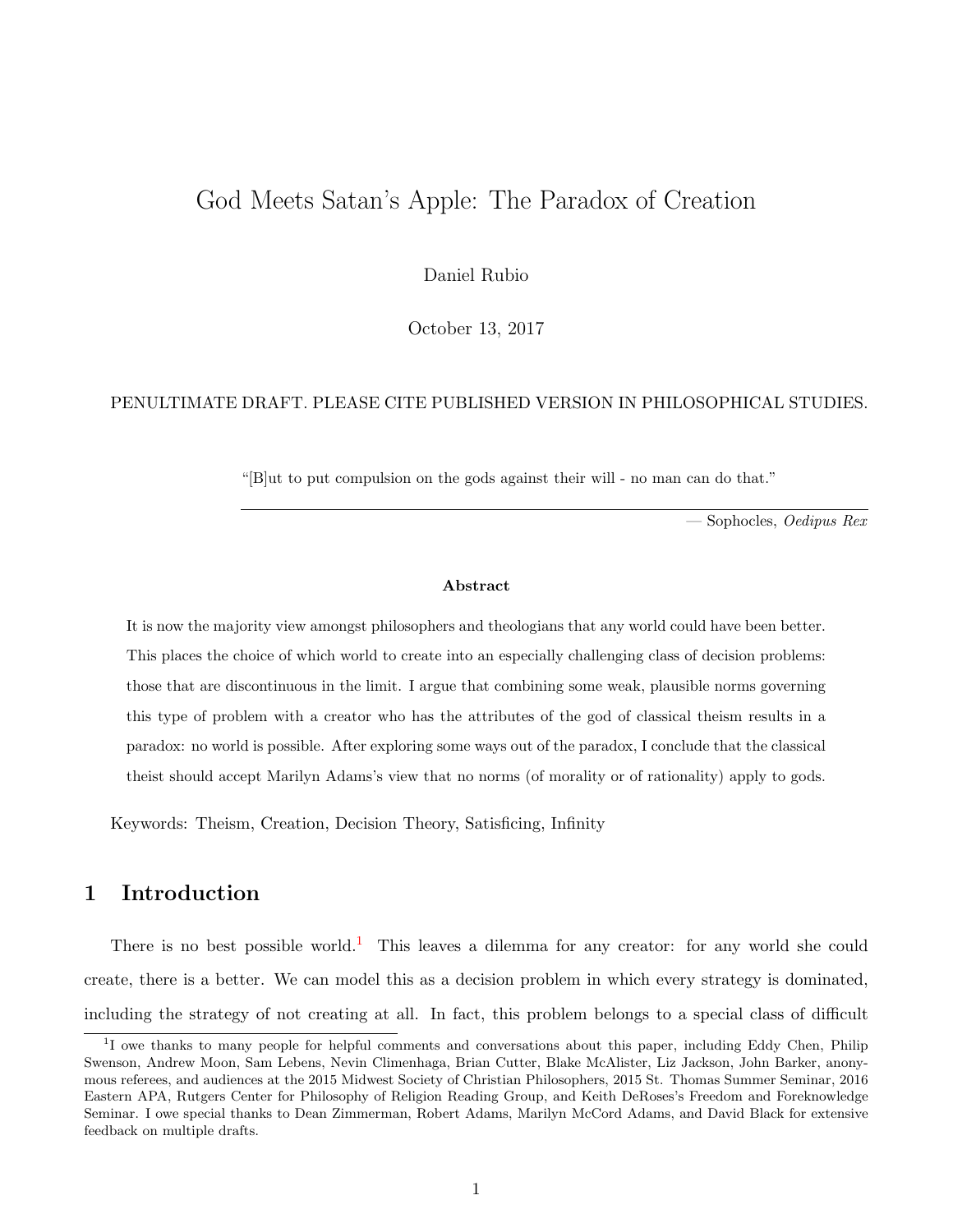problems identified by Bartha et al as discontinuous in the limit. Finding norms for action in such cases is challenging enough. But, if we accept certain plausible principles about the creator (namely that it is a Anselmian perfect being), matters get worse: from very weak assumptions about the norms of rationality

and morality, we can prove that no world is possible. Classical theism hovers on the edge of paradox. I argue that there is only one viable escape route: Marilyn McCord Adams's view that there are no moral (or rational) limits on what God can create.

The paper proceeds thus: §2 lays out some preliminary assumptions. §3 introduces decision problems that are discontinuous in the limit and argues that without a best world the creation decision is one of them. In §4, I will discuss norms for acting in this kind of problem, and introduce some plausible princples. In §5, I will introduce some plausible modal consequences of Anselmian theism. Only then, in §6, do we reach the papers' central argument, showing how the principles of §4 and §5 result in a paradox: no world is possible. In §7, I argue that the theist has one viable escape: granting that no world would be irrational or immoral for God to create. Even arbitrarily bad ones.

## 2 Preliminaries

Before starting in on the problem, I will lay out a few assumptions that I don't have space to defend and then clarify the main target of the paper.

#### 2.1 Axiological Assumptions

Much has been written on the topic of ranking things by their goodness. Reviewing that literature, let alone contributing to it, would take us too far afield. Instead, I shall simply flag controversial assumptions I am making, some of which are only for ease of exposition.

I will assume that the goodness of worlds can be compared qualitatively. The goodness relation ≤ mirrors divine preferences over worlds. Which is more fundamental I leave to the reader. I assume that  $\leq$  is connected, so that no two worlds are incomparable. I assume that  $\leq$  is transitive. I assume that  $\leq$ provides nothing richer than an ordinal ranking; more formally, that the goodness order has a representation by ordinal numbers that preserves its structure. Notably, this means that it is not dense. Finally, I assume that the goodness order has neither top nor bottom; no best or worst world. However, not all of these assumptions are essential. The argument can be extended to dense orders and to partial orders so long as there is no chain with a maximal element.<sup>[2](#page-0-0)</sup>

<sup>&</sup>lt;sup>2</sup>Thanks to David Black for showing me how this can be done.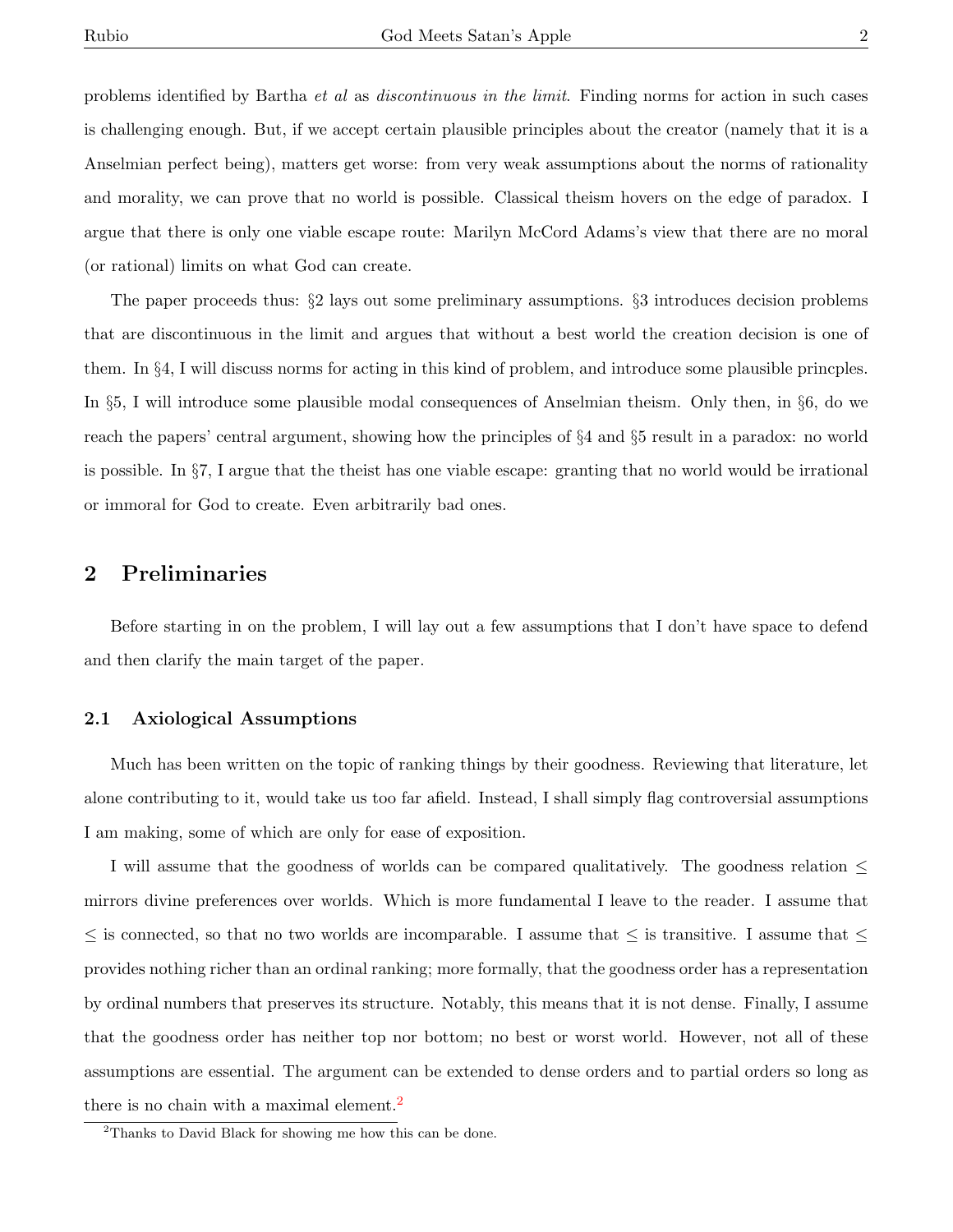The central argument of the paper is fairly flexible. It can find a home in any setting where acts can be ranked by betterness. For ease of exposition, I will implement it in a classical consequentialist setting: one where worlds can be ranked by intrinsic goodness, and in which better acts result in better worlds. But with a little creativity, it can be implemented in settings with non-consequentialist background assumptions.<sup>[3](#page-0-0)</sup>

#### 2.2 Decision-Theoretic Assumptions

We generally discuss decision problems by describing some partial state of a world and specifying the strategies or live options to be chosen between, and then applying some relevant rule(s). When we do the mathematical foundations of decision theory, we get much more strict in specifying the states, acts, outcomes, and propositions in play (and in specifying which of notions like probability, utility, and expected utility attach to which). Sometimes, this requires us to consider (and consider preferences over) non-sensical options.[4](#page-0-0) As a result, when we apply decision theory, we must make important choices about what strategies count as 'available.' We can give a first pass at availability with a functional definition: the available strategies are the alternatives the agent is choosing between, the set of strategies which norms sort through and deem either 'permissible' or 'impermissible.' The need for a notion of availability is baked into more careful formulations of important rules, like the dominance norms. We are badly in need of a general theory of availability. I have no such thing to offer here, but we would not go too far astray by thinking of 'available options' as those options that are within the agent's power to bring about. For example, if I am choosing between buying apples and buying plums (but only have enough money for one or the other), the option 'buy both apples and plums' is unavailable to me, because I lack the power to bring it about. Since we are dealing with gods and assuming theological determinism, I will assume that every strategy that it is metaphysically possible for God to deploy is available to God.

For our purposes, we can think of a decision problem as the set of available options to be chosen among, and an ordering of those options. A choice function  $\mathcal C$  is then a function that given a decision problem returns the set of permissible (choice-worthy) options among its elements.

This lets us conveniently encode norms as constraints on C. Although they are not generally equivalent, in this paper I will only consider norms that generate obligations, and will therefore use the terms 'norm' and 'obligation' interchangably. Both should be thought of us shorthand for conditions on  $\mathcal{C}$ . To use one example: if the norm is 'do the best,' then  $\mathcal{C}(\beta) = max(\beta)$ . We can encode both structural and substantive

<sup>&</sup>lt;sup>3</sup>Even deontologists and virtue ethicists must make choices. Using the tools of revealed preference theory, we could by offering constant decisions recover their rankings. The rankings would not be determined by the normative properties their decisions are sensitive to, and not intrinsic goodness, of course, but they would provide the required formal structures.

<sup>4</sup> see Buchak [2014] for an illuminating discussion.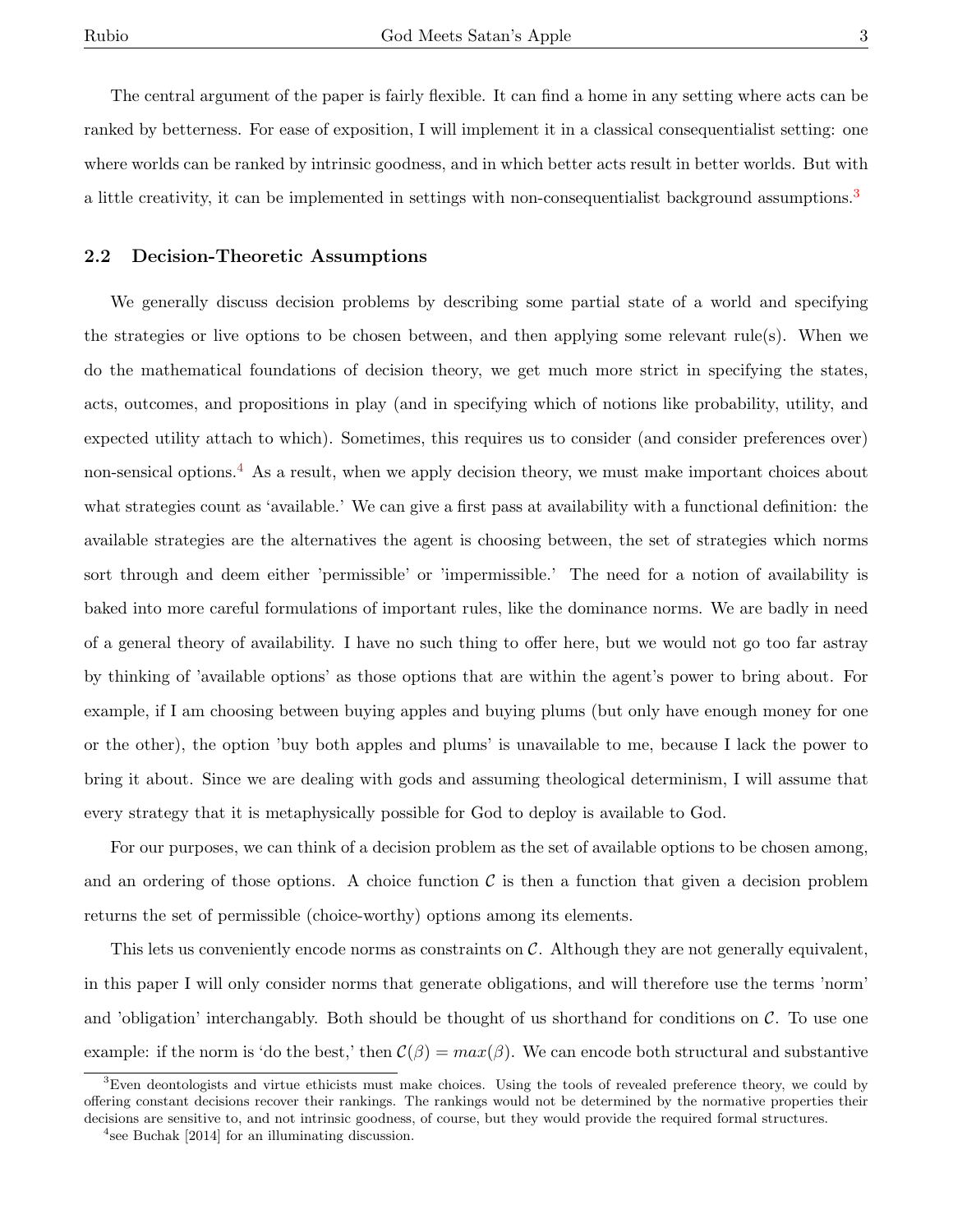norms. If, for instance, we wish to say 'no lying,' then we can say:  $\{s : s \text{ involves lying}\}\notin C(\beta)$ . Note that we can give our norms either as conditions for exclusion from or inclusion in  $\mathcal{C}$ . These correspond to necessary or sufficient conditions on choice-worthiness.

#### 2.3 Target: the Standard Picture

Since Rowe's Improvability Argument entered the literature,<sup>[5](#page-0-0)</sup> there has been a sort of standard model of the divine creation decision.<sup>[6](#page-0-0)</sup>

- 1. Posterior to learning the necessary truths (and perhaps the truths of middle knowledge), God surveys ways for a world to be that are consistent with those truths.<sup>[7](#page-0-0)</sup>
- 2. She then consults whatever truths of morality or rationality (perhaps grounded in her will or character), and 'eliminates' sufficiently bad worlds from consideration.
- 3. She then chooses a world to actualize and actualizes it.

It is my contention that, in the presence of some very weak, very plausible rational/moral rules for making decisions, this model leads to paradox: there are no creation-worthy (and therefore no possible) worlds.

I diagnose step 2 as the fatal flaw. No world is inconsistent with God's existence and status as creator as a result of being too bad to actualize. Even worlds with only very large amounts of evils are rational/moral for God to create. Stated in the language of choice functions, identifying  $\Omega$  as the decision problem God faces when creating,  $\Omega = \mathcal{C}(\Omega)$ .

### 3 Discontinuity in the Limit

Transfinite decision problems are prone to headache production. Those with discontinuity in the limit stand out among their peers.

#### 3.1 Satan's Apple

Consider an example from Arntzenius *et al*<sup>[8](#page-0-0)</sup>(as simplified by Bartha *et al.*<sup>[9](#page-0-0)</sup>):

<sup>5</sup>Rowe [1994].

<sup>6</sup>See Howard-Snyder and Howard-Snyder [1994], [1996].

<sup>7</sup>These can be thought of as consistent, maximal-modulo-God situtations.

<sup>8</sup>Arntzenius et al [2004]

 $^{9}$ Bartha et al [2014]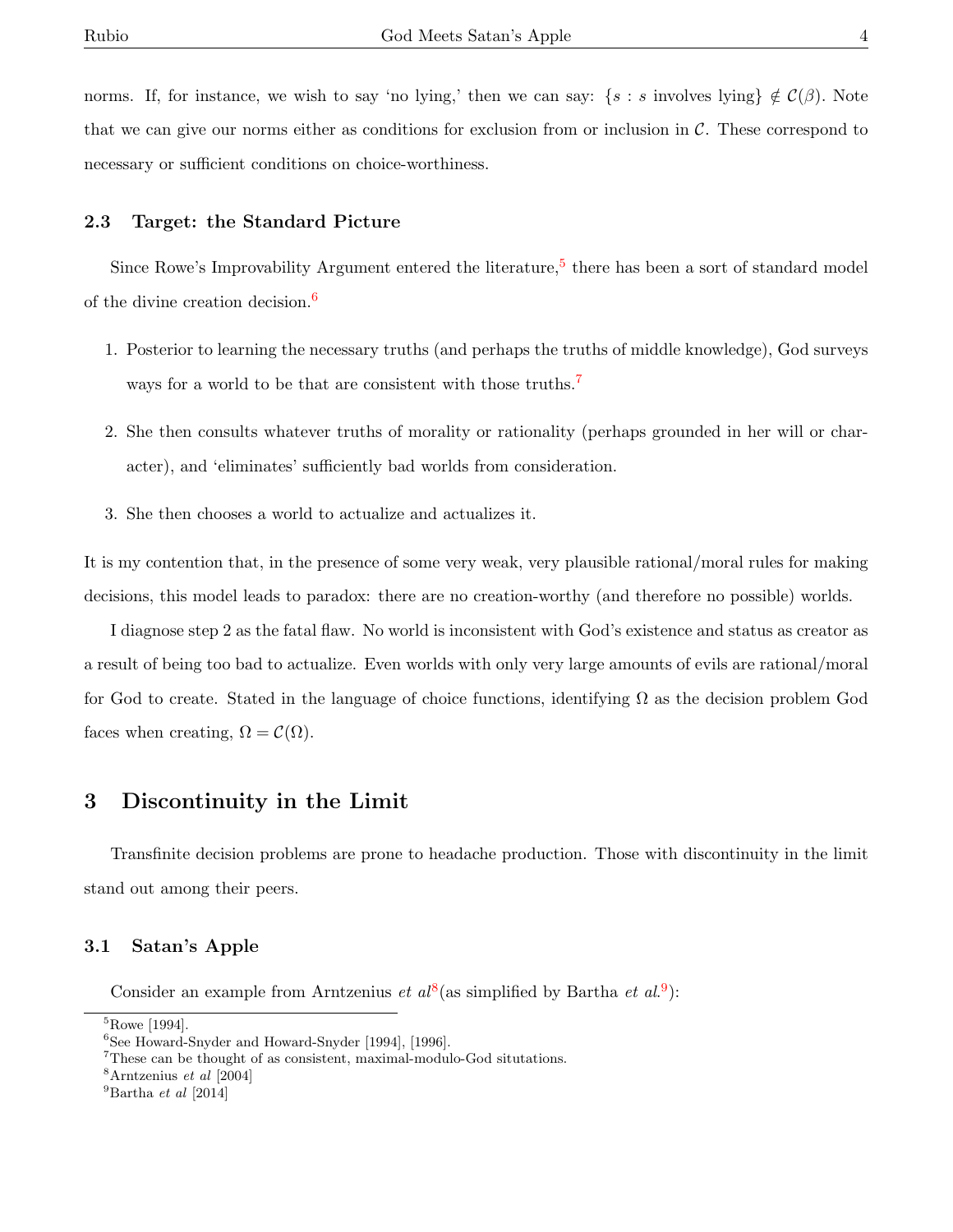Satan's Apple: Satan confronts Eve in the garden of Eden, offering her the fateful apple. But with a twist: Satan has cut the apple into countably infinitely many pieces, and Eve may eat however many of them she likes. Eve knows that if she eats the whole apple, she will be cast out of paradise. But eating part of the apple is fine. She is faced with a choice: how many pieces of apple should she eat?

Depending on our purposes, we can think of Satan's Apple synchronically or diachronically. In its diachronic version, Eve is faced with a series of choices. For each piece of apple, she can choose: accept or reject. And at each choice, there is an argument that 'accept' is rationally required. For consider the following principle:

NODOM: If there exists a strategy A that dominates some strategy B, then it is rationally impermissible to choose B.

This seems quite plausible. Dominated choices are guaranteed to do worse than the ones that dominate them.

But if Eve reasons according to nodom, she falls into Satan's trap. At every stop in the series, 'accept' dominates 'reject.' But in the limit case, a series of choices to accept ends in her taking the whole apple and being kicked out of Eden. In fact, a weaker principle also leads to disaster. Bartha et al note that even the rule:

IMPERM BELONGS DOMINATED: It is rationally impermissible to choose act  $a$  at a choice point if there is some act act b available at that choice point which is part of a better strategy than any of the strategies containing  $a.$ <sup>[10](#page-0-0)</sup>

is enough to spring the trap.

Thinking about the case synchronically reveals the trap more easily. Instead of a series of choices to accept or reject, we can think of Eve as choosing amongst a set of strategies: 'take no apple,' 'take one slice,' 'take two slices'...'take n slices'... the limit of which is 'take all slices.' Thus, she is considering a series of strategies, each of which dominates the previous, and all of which dominate the limit case.

As astute readers will note, Eve does have a diachronic pseudo-solution. She can continue eating apple slices eternally, and as long as she doesn't go too fast, she'll neither run out of apple nor consume infinitely

 $10R$ oughly, this says: if a is a choice such that some course of action excluding it dominates every course of action including it, don't choose a.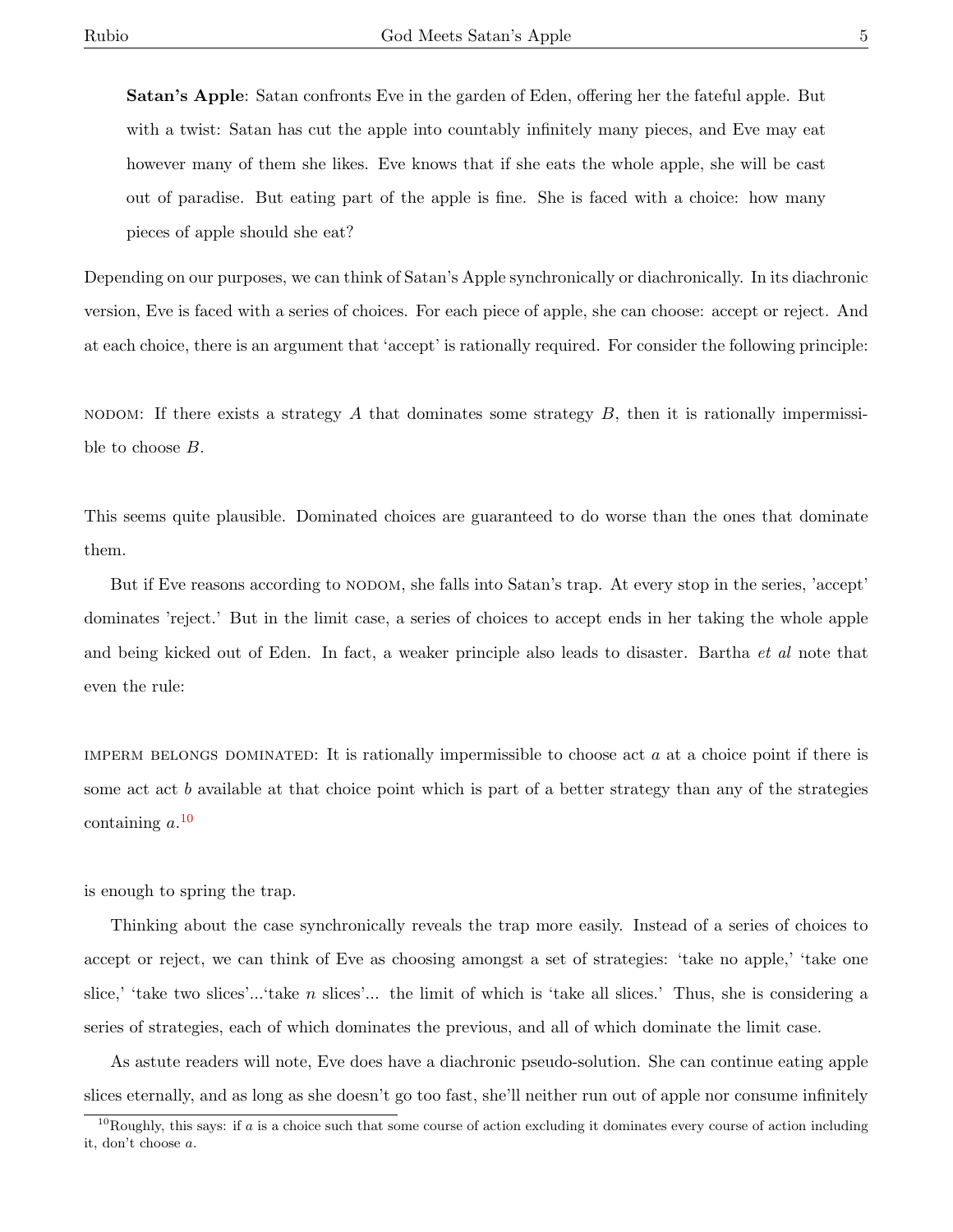many pieces. But not all decision puzzles that are discontinuous in the limit can be solved in this way. The pseudo-solution is a chimera. To see why, consider another example from Barker, Bartha, and Hajek:

St. Peter's Offer: Upon death, you reach the gates of heaven. There, St Peter greets you: "I have good news and I have bad news. The good news: you can spend some time in heaven, and you get to choose how much. The bad news: you will choose your number of days in heaven by marking tick marks in an infinitely long notebook; one day per mark. But you will do this in hell."

As with Satan's Apple, we can give both diachronic and synchronic versions fo the case, there is no optimal strategy in the synchronic case. However many days in heaven you choose, you could have had more. But if you attempt the diachronic "solution" analogous to Eve's, you end up in hell for eternity.<sup>[11](#page-0-0)</sup>

Discontinuity in the limit is not only a problem for theories of rationality. It is also a problem for moral theories. It is relatively straightforward to create a moral Satan's Apple scenario: simply let Satan issue the additional decree that, for each piece of apple Eve takes, he will release one person from unjust eternal damnation. But no one if she eats every piece. Likewise, we can gather a betterness ranking of states (or worlds) from each of the various moral theories. Consequentialists will use the goodness ranking. Other theorists will value different things, but using the tools of revealed preference theory we can elicit their rankings. With a betterness ranking, we can encode moral norms into a choice function in the same way we have done rational norms. Because the minimal norms defended in §5 are plausible both as rational and as moral norms, this allows us to give an argument that applies not only to rational obligations but also to moral obligations.

#### 3.2 Creation

Because there is no best world, God is in a situation very much like Eve's. God is faced by a set of worlds,  $W$ , with an ordinal ranking by goodness that has no top or bottom. Worlds from among these contain no logical or metaphysical incoherences, but may be impossible if God is not permitted to create

 $A_0 < A_1 < A_2 < A_3 < ... \rightarrow A;$  but  $\lim_{i\to\infty} U(A_i) > U(A)$ 

<sup>&</sup>lt;sup>11</sup>Barker et al. characterize these general puzzles more precisely. Letting the  $\{A_i\}$  be a series of strategies, we are in the following sort of situation (where  $\rightarrow$  takes us to the limit):

Which is to say: the utility of the limit of the series of strategies is lower than the limit of the series of the utilities of the strategies. Consequently, there is no non-dominated strategy (and a fortiori no optimal strategy) available to Eve or to the recipient of St. Peter's Offer.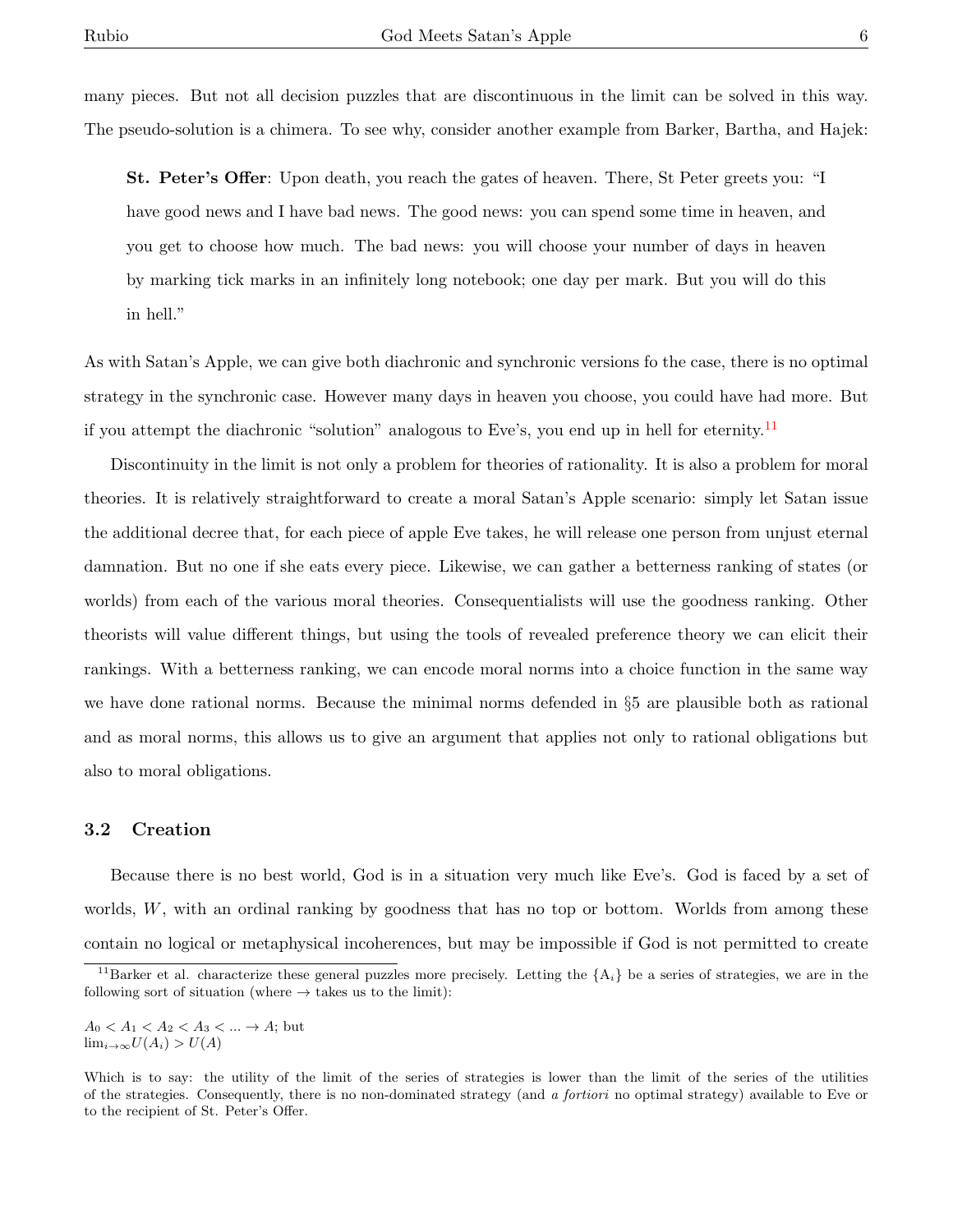them. From there, we can generate a set of creation strategies,  $S$ , where  $s_i$  is 'create a world equivalent in value to one ranked *i*th,' and  $s_{\emptyset}$  is the zero point: the world containing God and nothing else.

Just like in the Satan's Apple problem, there is a synchronic and a diachronic version of the puzzle. In the synchronic version, God surveys the set of strategies S. As God surveys the set of strategies, God sees that every strategy is dominated. Whichever  $s_i \in S$  God adopts, God adopts a dominated a strategy. And by doing nothing, God adopts  $s_{\emptyset}$ .<sup>[12](#page-0-0)</sup>

In the diachronic version, as God considers each world, God faces a choice: create this one, or consider a better one? And inevitably, 'consider a better one' is the dominant strategy. Indeed, choosing 'create this one' always violates IMPERM BELONGS DOMINATED. Thus, God will keep contemplating worlds endlessly (unless God performs a supertask. In that case, we are back to the synchronic version). And this just means choosing to maintain the status quo. We can illustrate the problem via table 1

| Ordinal              | Strategy                 | Worlds              |
|----------------------|--------------------------|---------------------|
|                      |                          |                     |
| $\emptyset + \omega$ | $s_{\Omega_\omega}$      | $\omega$ th above 0 |
| $\emptyset + n$      | $s_{\Omega_n}$           | nth above 0         |
|                      | $s_{\Omega_{\emptyset}}$ | equal to 0          |
| $\emptyset - n$      | $s_{\Omega_{-n}}$        | $nth$ below $0$     |
| $\omega$             | $s_{\Omega_{-\omega}}$   | $\omega$ th below 0 |
|                      |                          |                     |

Table 1: Ω, the Divine Creation Problem

A small aside. Decision theorists speak of 'small world' and 'grand world' decisions. The grand world decision determines what an agent does at every choicepoint in his or her life. Small world decisions focus on some subset of those decisions. Good decision theories are partition-invariant, so that good small world decisions agree with good grand world decisions. As I have framed things, the creation decision for God is a grand world decision. Since making a grand world decision just is to settle every decision in one act, if no grand world strategy is ruled out by norms of rationality or morality, neither is any small world strategy.

### 4 What To Do?

With even very weak dominance norms off the table, what's a rational (moral) agent to do? Detailed discussion of the best options can be found in Arntzenius *et al* and Bartha *et al*, and we have nothing to add to them. Instead, we will review some plausibly true things, which are sufficient to start the paradox.

<sup>&</sup>lt;sup>12</sup>Because all we have is a comparative ordinal ranking, choice of 0 is arbitrary. I've chosen the lonely world because it's a 'baseline' from which God's creation either adds or subtracts value.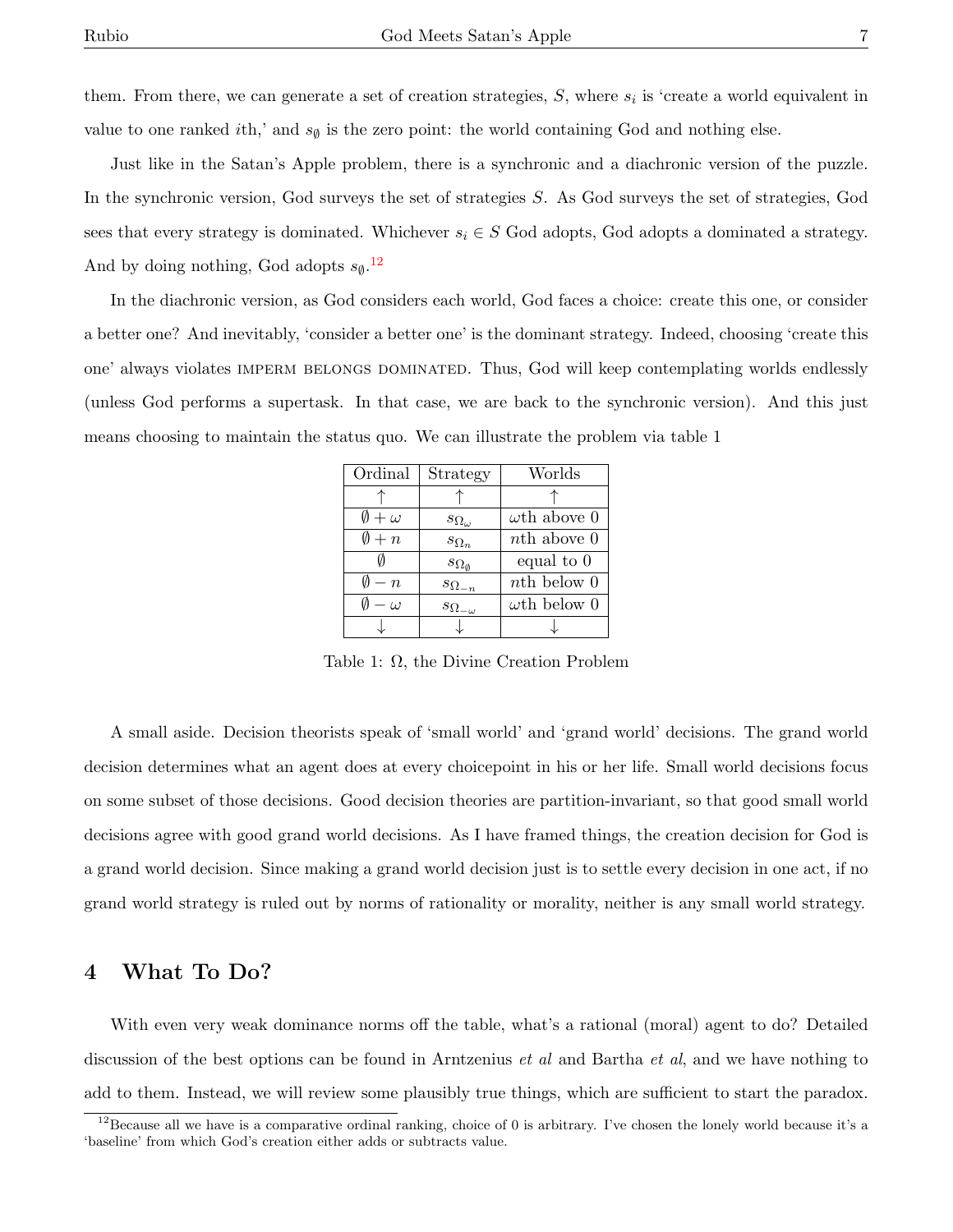#### 4.1 Non Imperm Dominated

First norm: being dominated by an impermissible strategy is bad. This is a special case of a more general rule: being worse than an impermissible strategy is bad. Being dominated is a special and especially poignant way of being worse. But that is all we need for the paradox, so I will not assert the stronger rule.

NON IMPERM DOMINATED: if a is impermissible and a dominates b, then b is impermissible.

In the language of choice functions:<sup>[13](#page-0-0)</sup>  $\forall y((\exists x(x \notin C(\beta)) \land x >_D y) \rightarrow y \notin C(\beta))$ 

Unlike standard dominance norms (which it trivially follows from), or even Bartha  $et.al.'s$  IMPERM belongs dominated, non imperm dom does not lead to disaster. On its own, it does not rule out any strategy; it simply ensures that no permissible strategy is dominated by an impermissible strategy. This, too, should be uncontroversial. It flies in the face of every intuition we have about good choices to permit a strategy that will be worse than an impermissible one come what may.

#### 4.2 No Worst

The second norm: it's never okay to take the worst option. Once again, we will only need the version of this principle where 'worst' means 'dominated.' And once again, the intuition in favor of this rule is strong.

no wordstrategy available, if a is dominated by every other available strategy, then a is impermissible.

This is the MIN-exclusion function:  $\forall x((x \in min(\beta) \land |\beta| \geq 2) \rightarrow (x \notin C(\beta)))$ . Note that this says nothing about which other strategies are or are not in  $\mathcal{C}(\beta)$ . Note also that the quantifiers in the norm range over available options. Once the worst available option has been removed from  $C$ , no worst as done its work. Except when availability and permissibility interact in interesting ways, which (as we shall see) they do in the case of interest.

#### 4.3 Sen's  $\alpha$

A final norm: removing options does not change which of the remaining is choice-worthy. Sen's  $\alpha$ , also known as the independence of irrelevant alternatives (IIA), is a generally-accepted principle of rational

<sup>&</sup>lt;sup>13</sup>where  $>_{D}$  means dominates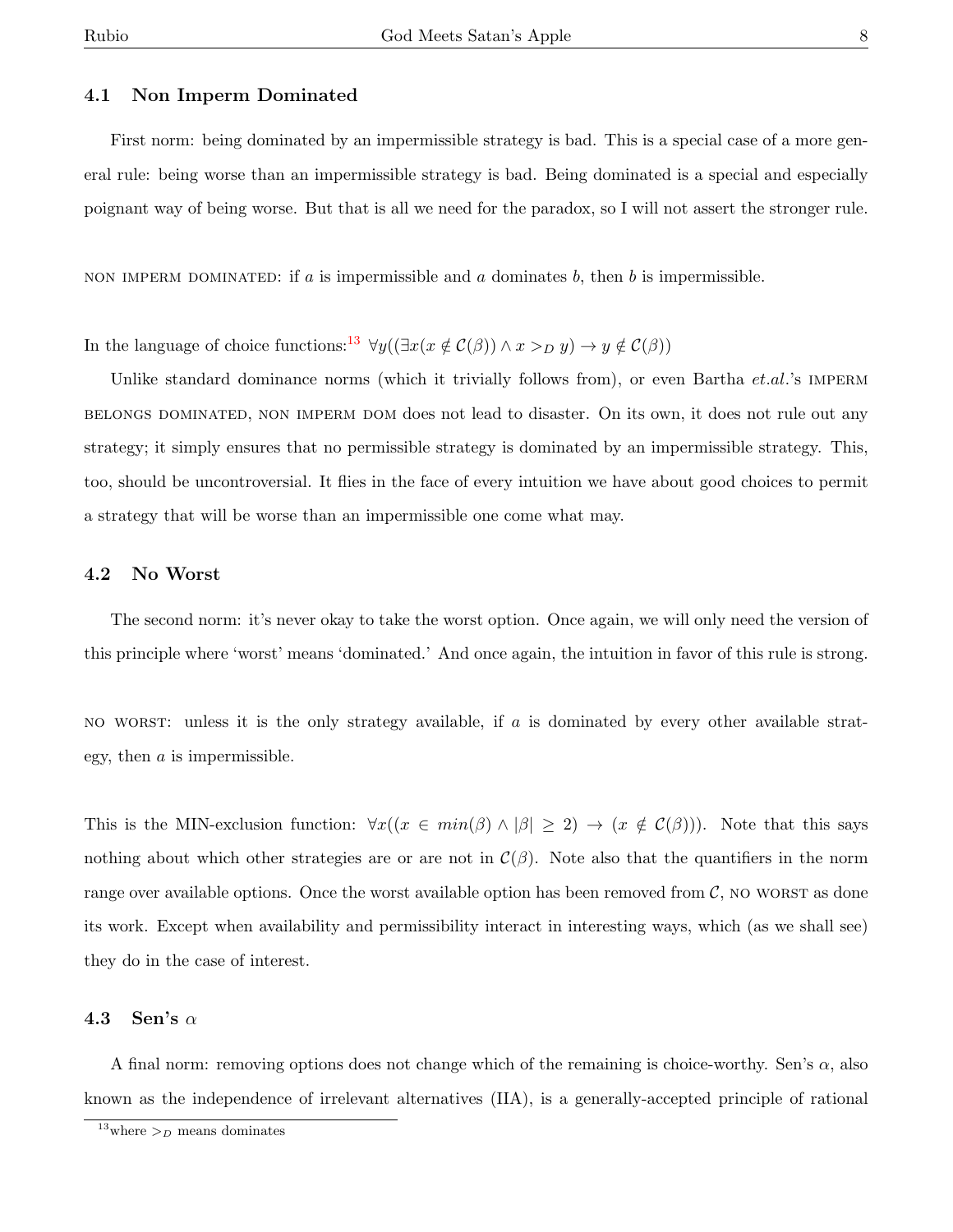choice.[14](#page-0-0)

IIA:  $\forall x((x \in \gamma \subseteq \beta \land x \in C(\beta)) \rightarrow x \in C(\gamma))$ 

Roughly, IIA says: if an option in a problem is choice-worthy, then in every problem which includes that option that differs from the first problem only by the removal of some options, it remains choiceworthy. An option cannot go from choice-worthy to non-choiceworthy simply because some other options are no longer available. An example: if Lebron is one of the best basketball players in the world, then he is one of the best basketball players in the United States.

## 5 Possible Worlds and Classical Theism

Classical theists are committed to strong theses regarding the essence and existence of God. Namely:

divine necessity: God exists iff God necessarily exists.

essential divine greatness: God has all of God's important properties wherever God exists

divine creation: God selects the actual world in a single act of creation.

Since God's important properties include the standard omni-properties and rationality, these combine for a theistic constraint on the plenitude of logical space.

CLASSICAL THEISTIC PLENITUDE: a world w is possible iff God could have created  $w$ .<sup>[15](#page-0-0)</sup>

Our constraint is stronger than it looks. For instance, if we accept that a perfect God would countenance no unjustified evil, then we are committed to the view that unjustified evil is impossible. Likewise, if we are committed to the view that God is morally obligated to create an on-balance good world, then

<sup>14</sup>See Sen [1970], Arrow [1963].

<sup>&</sup>lt;sup>15</sup>A referee suggested an alternative formulation: a world w is possible iff w could be actualized supposing God wanted to. I suspect that my argument would go through using this formulation as well. The main contribution of CLASSICAL THEISTIC plenitude is to rule impermissible worlds impossible, and therefore the strategies which involve creating them unavailable. This depends primarily on the doctrine of divine impeccability, and so long as that doctrine is in place, both formulations of the principle do the needed work.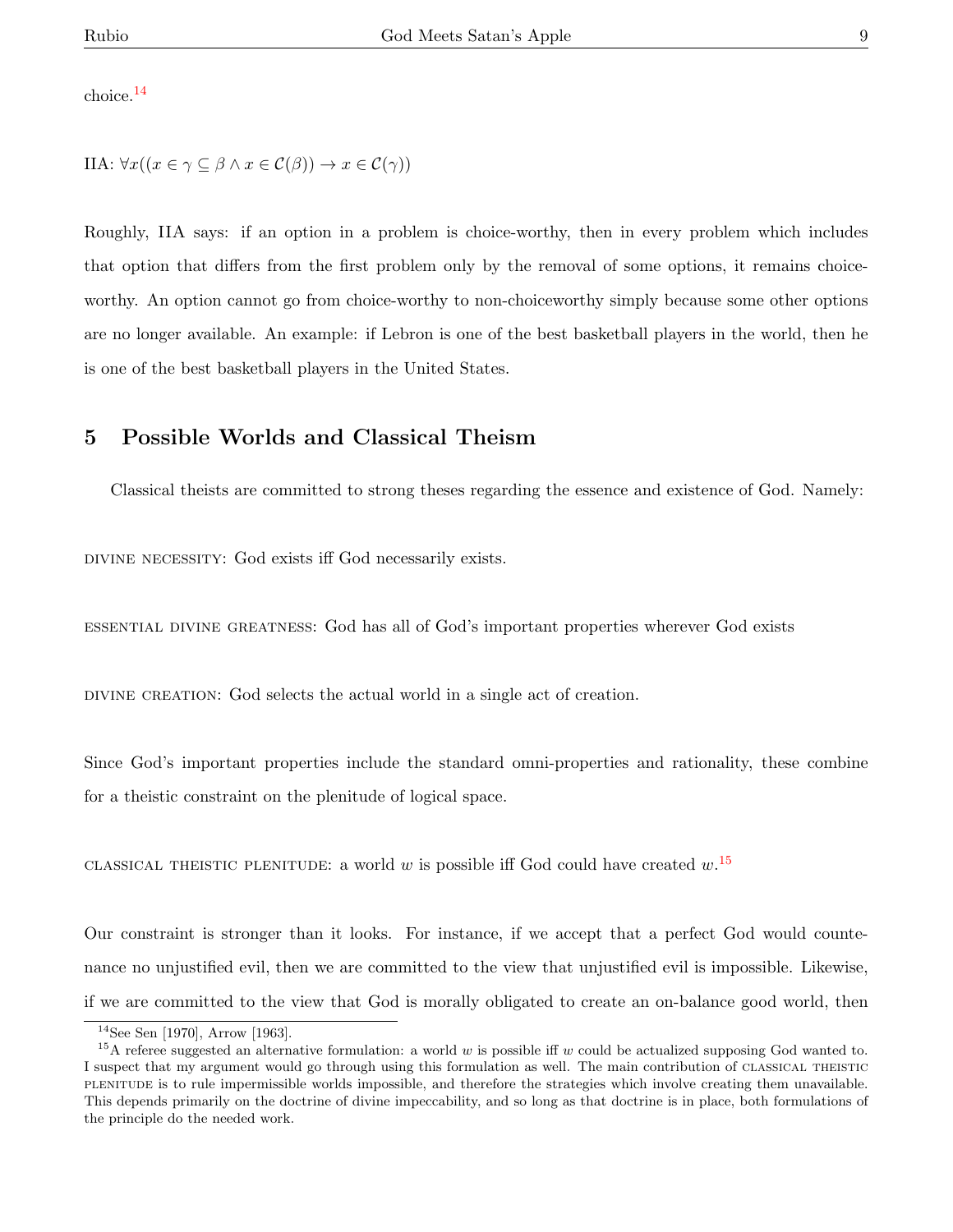we are committed to the view that no on-balance bad world is possible. CLASSICAL THEISTIC PLENITUDE is a strong restriction of our typical notion of modal space.

Strong, but warranted. The goal of CLASSICAL THEISTIC PLENITUDE is to take seriously on the one hand claims about divine necessity and the essentiality of key divine attributes, and on the other hand the standard Kripkean notion of a possibility as a maximal specification of how the world could be.

It is also a commonly held view amongst theists that there are some worlds God wouldn't create. Perhaps because doing so would be immoral, or would run afoul of some principle of rationality. For example, it's common to say that God is obligated to only create worlds in which all evils are either necessary for some greater good or to avoid some worse evil. While these worlds contain no logical or metaphysical incoherences, they are in deep conflict with God's normative nature and role as creator. Under the assumption that no world is best, it is this view, combined with CLASSICAL THEISTIC PLENITUDE, no worst, iia and non imperm dominated that leads to paradox.<sup>[16](#page-0-0)</sup>

## 6 The Paradox of Creation

With CLASSICAL THEISTIC PLENITUDE, NO WORST, IIA and NON IMPERM DOMINATED along with our assumptions about the goodness ordering, we can proceed to the paradox. First, I will give a version of the argument that makes all of the assumptions about the goodness ranking made in §2, including those that are not necessary but do make for an easier to follow presentation. Then I will give a version of the argument that relies only on the indispensable assumptions.

#### 6.1 First Pass

Recall that we have mapped the creation strategies onto a set of ordinals. Assume for *reductio* that there is a creation strategy - which we shall call  $s_{\alpha}$  - which is rationally impermissible for God to employ. Then by NON IMPERM DOMINATED, any strategy it dominates is also rationally impermissible for God to employ. Since, by the structure of the problem, strategy  $s_1$  is worse than strategy  $s_2$  iff  $s_2$  dominates  $s_1$ , any strategy worse than  $s_{\alpha}$  is thereby impermissible.

But by CLASSICAL THEISTIC PLENITUDE, the worlds included in  $s_{\alpha}$  and any strategy that it dominates are impossible. For it would be irrational/immoral for God to create them, and God is essentially rational/moral.

 $16$ As section 7.1 notes, an argument similar to mine could be run using only the essentiality of divine goodness and rationality as a premise. Thus, certain denials of CLASSICAL THEISTIC PLENITUDE will not completely solve the problems raised. I will stick with the full version in this presentation for simplicity and because it is the more common commitment.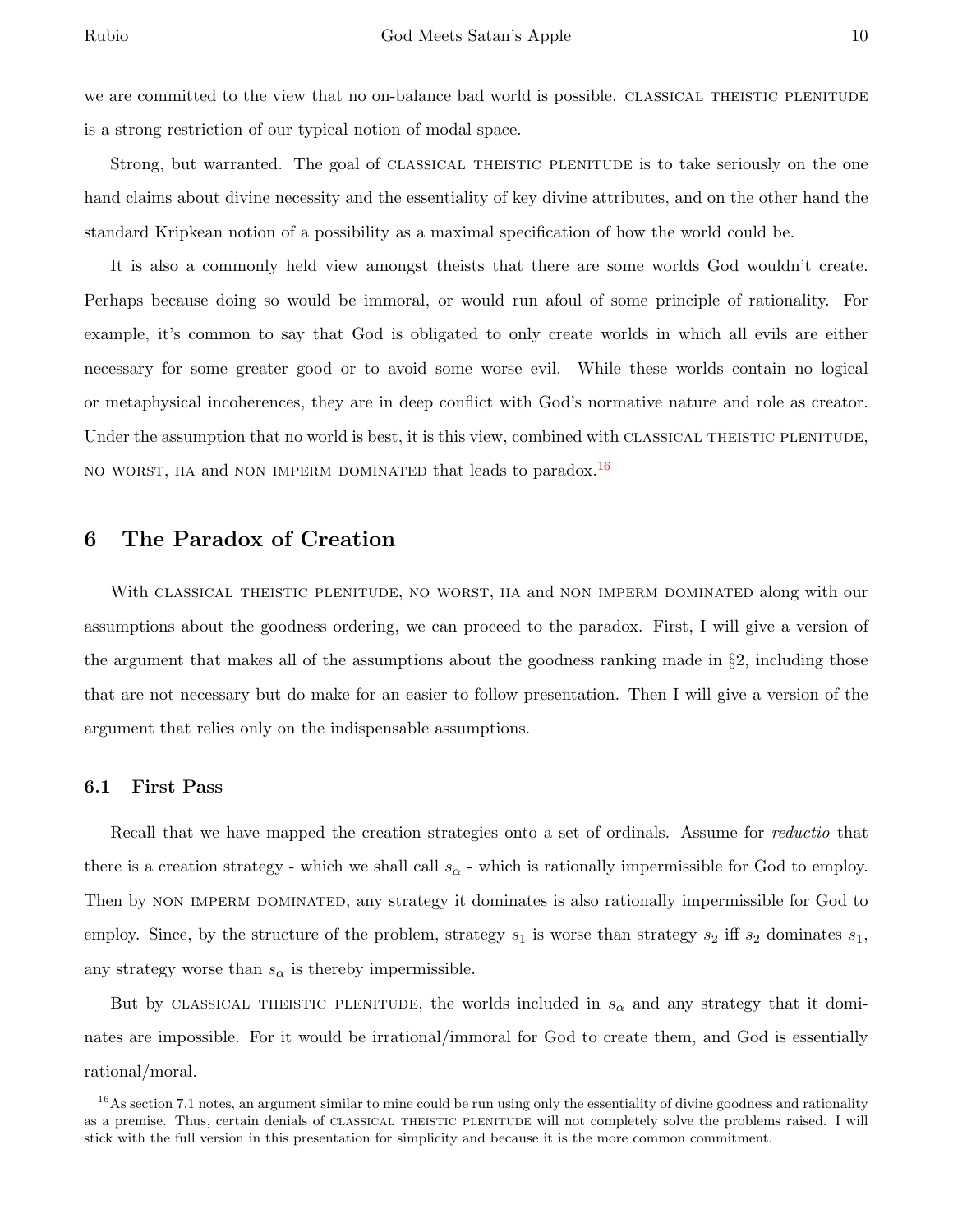Now consider  $s_{\alpha+}$ , the strategy mapped to the successor of  $\alpha$ . Every strategy that it dominates has been found to be impossible, and therefore unavailable. But chopping the lower strategies off of a Satan's Apple problem yields another Satan's Apple problem. Consider a slight modification to the original Arntzenius et al, whereby God makes it impossible for Eve to choose fewer than 10 apple pieces. Nothing interesting changes.

And so the norms we defended apply to the new creation problem as much as to the old one. Furthermore, after the elimination of  $s_{\alpha}$  and everything it dominates, we now have a worst strategy:  $s_{\alpha^+}$ . By NO wordst words be rationally impermissible for God to employ  $s_{\alpha+}$ . We must deem any of the worlds in  $s_{\alpha}$ + impossible, for God's creating one of them would be an act of irrationality.

What we have said about  $s_{\alpha^+}$  applies mutatis mutandis to  $s_{\alpha^{++}}$ ,  $s_{\alpha^{+++}}$ , and so on. In fact, it applies to every member of the  $s_i$ . Formally, the argument is a transfinite induction, with  $s_\alpha$  as the base case and an inductive hypothesis of: if  $s_i$  is impossible, then so is  $s_{i+}$ .<sup>[17](#page-0-0)</sup> The induction completes the paradox. We have ruled every world impossible, using only CLASSICAL THEISTIC PLENITUDE, NO WORST, NON IMPERM DOMINATED, and the assumption that some strategy is rationally/morally impermissible for God to employ.

Tables 2-6 illustrate roughly how the argument works. First, we set up the initial decision problem with our assumption that some strategy is impermissible. We will mark impermissible strategies by striking them through.

| Ordinal    | Strategy                    | Worlds                    |
|------------|-----------------------------|---------------------------|
|            |                             |                           |
|            | $s_{\Omega_{\alpha + \pm}}$ | equal to $\alpha^{++}$ th |
| $\alpha^+$ | $s_{\Omega_{\alpha}+}$      | equal to $\alpha^+th$     |
| $\alpha$   | $s_{\Omega_{\alpha}}$       | equal to $\alpha th$      |
| $\alpha^-$ | $s_{\Omega}$                | equal to $\alpha^-$ th    |
| $\alpha$   | $s_\Omega$                  | equal to $\alpha^{-1}$    |
|            |                             |                           |

Table 2:  $\Omega$ , the Divine Creation Problem; impermissible stricken through

Next, we apply NON IMPERM DOMINATED to rule lower worlds impermissible and therefore by CLASSICAL theistic plenitude impossible:

 $17$ Readers interested in working out the details can find the mathematical background in Jech [2006].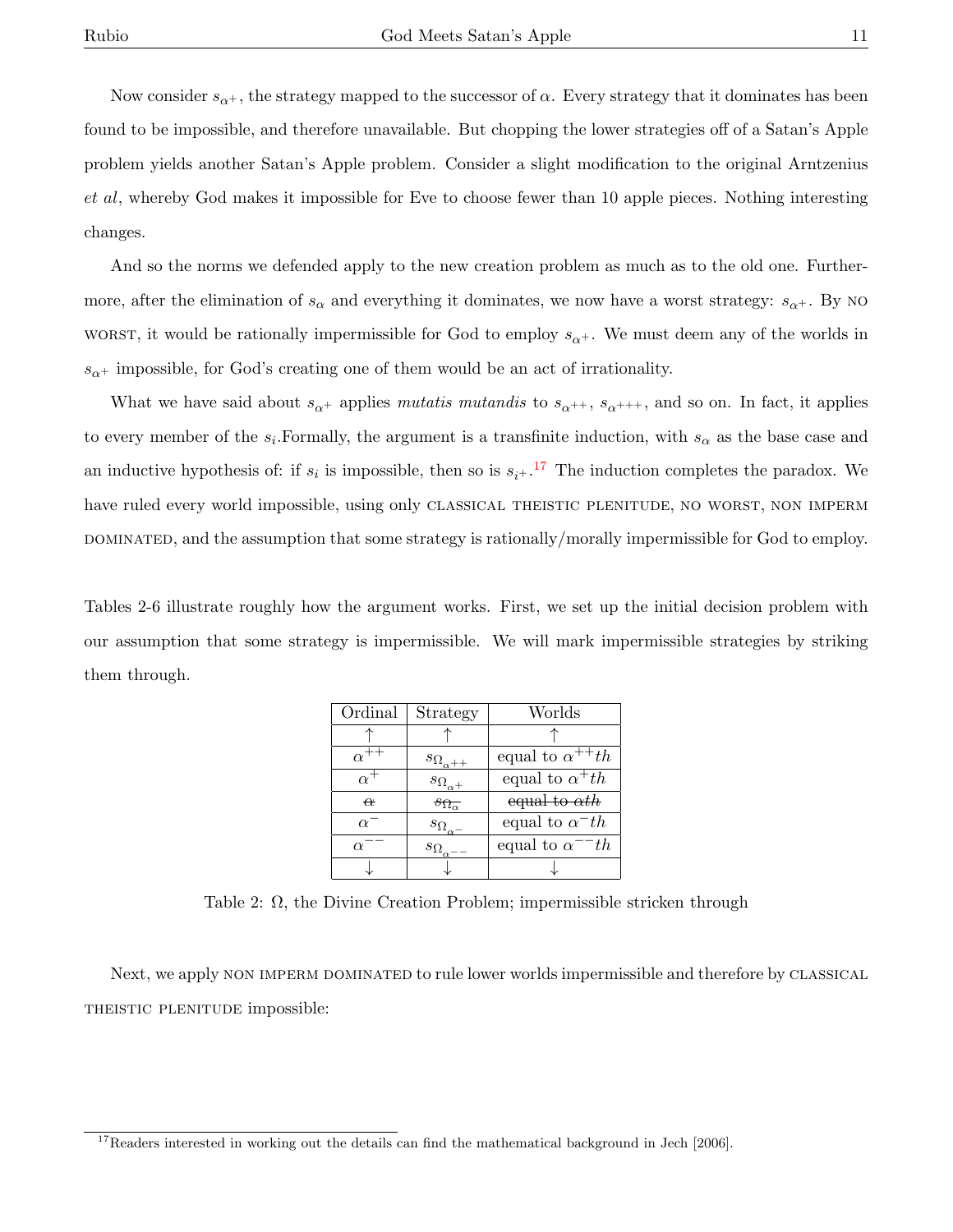| . . |  |
|-----|--|
|     |  |

| Ordinal             | Strategy                  | Worlds                              |
|---------------------|---------------------------|-------------------------------------|
|                     |                           |                                     |
|                     | $s_{\Omega_{\alpha+\pm}}$ | equal to $\alpha^{++}th$            |
| $\alpha$ '          | $s_{\Omega_{\alpha}+}$    | equal to $\alpha^+th$               |
| $\alpha$            | $s_{\Omega_{\alpha}}$     | equal to $\alpha th$                |
| $\overline{\alpha}$ |                           | equal to $\alpha$ <sup>-th</sup>    |
|                     |                           | equal to $\alpha$ <sup>---</sup> th |
|                     |                           |                                     |

Table 3: Ω, the Divine Creation Problem; impermissible stricken through

Next, we eliminate the impossible worlds and strategies.

| Ordinal | Strategy | Worlds                   |
|---------|----------|--------------------------|
|         |          |                          |
|         |          | equal to $\alpha^{++}th$ |
|         |          | equal to $\alpha^+th$    |

Table 4:  $\Omega'$ , the new Divine Creation Problem

Next, we apply no worst to rule the worst world impermissible and sc classical theistic plentitude to rule it impossible:

| Ordinal | Strategy  | Worlds                    |
|---------|-----------|---------------------------|
|         |           |                           |
|         | $5\Omega$ | equal to $\alpha^{++}$ th |
|         |           |                           |

Table 5:  $\Omega'$ , the new Divine Creation Problem

Once again, we eliminate the impossible worlds: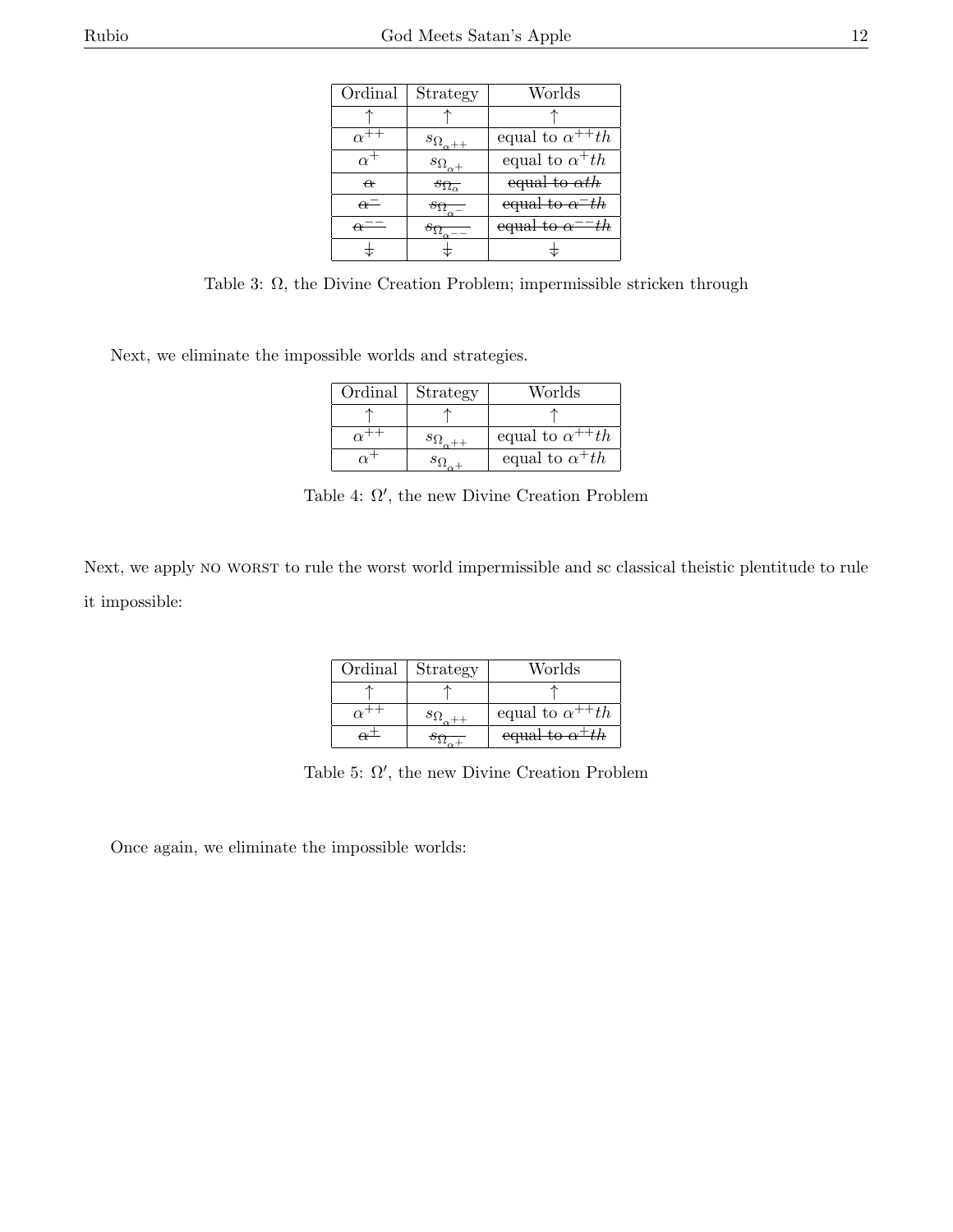| Ordinal | Strategy | Worlds                   |
|---------|----------|--------------------------|
|         |          |                          |
|         |          | equal to $\alpha^{++}th$ |

Table 6:  $\Omega''$ , the new new Divine Creation Problem

And we apply NO WORST AGAIN, eliminate the impermissible worlds with CLASSICAL THEISTIC PLENITUDE, and repeat. After infinitely many steps, we run out of worlds. $^{18}$  $^{18}$  $^{18}$ 

#### 6.2 Goodness Assumptions Revisited

In §2, I set out some assumptions I was making about the goodness ordering over worlds. I labeled some of these dispensable, most notably the assumption that the ordering was nowhere dense and the assumption that the ordering was total. Here, I give a version of the argument of the previous section that does without those assumptions.

Let  $\gamma$  be an arbitrary strategy. Now consider the choice problem  $\delta$  where God must choose from the set  $\{\beta : \beta \geq \gamma\}$ . That is: God is choosing from among  $\gamma$  and all strategies better than it. By NO WORST, as long as β has more than one member (which it must if there is no best world),  $\gamma \notin C(\delta)$ . Next, Consider the full decision problem  $\Omega$ .  $\delta \subset \Omega$ . By SEN's  $\alpha, \gamma \notin C(\Omega)$ . That is,  $\gamma$  is not choice-worthy in the creation decision problem. Since  $\gamma$  was arbitrary, no world is possible.<sup>[19](#page-0-0)</sup>

In this version of the argument, SEN's  $\alpha$  does the heavy lifting, since it allows us to make inferences about what is choice-worthy in the full decision problem by considering what is choice-worthy in problems dealing only with subsets of the strategies contained in it. Furthermore, in making this argument, we did not need to rely on the assumption of ordinal structure that enabled the presentation in tables 2-6. We also did not require the ranking to be connected. There could be incomparable chains of strategies, and this argument would still go through, so long as none of them have a best option. The only crucial assumptions are that the goodness ranking is a weak partial order and is converse non-wellfounded (this is the formal property associated with not having any chain with a maximal element).

#### 6.3 Without Determinism

We have seen the argument with the superfluous ordering assumptions relaxed. Now, we can see it with other superfluous assumptions relaxed; namely: the assumption of theological determinism. Lots of

<sup>&</sup>lt;sup>18</sup>We did not use IIA in this presentation, but it is required for the version of the argument applied to non-total orders, dense orders, or in dealing with limit ordinals.

<sup>&</sup>lt;sup>19</sup>I owe this extension of the argument to David Black.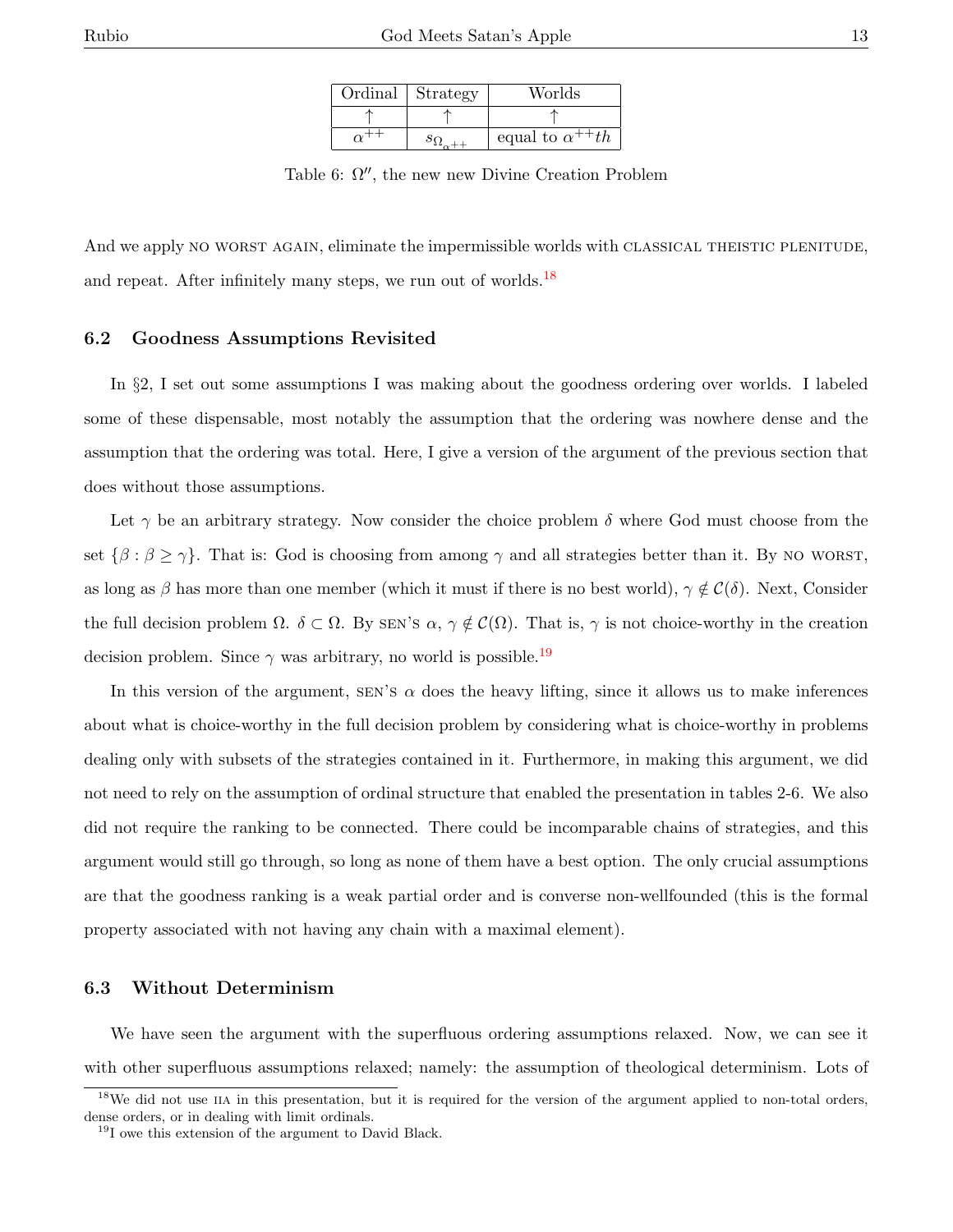theists have thought that perhaps God doesn't get to chose exactly what goes on in the world; God may allow indeterministic processes to run their course, with plans laid for the various possible outcomes. It will be helpful here to introduce a bit more jargon. We must distinguish between a possible world, and a possible world-seed. A possible world is a complete specification of reality. A possible world-seed is a partial specification of reality, laying down at least the laws of nature, the initial microstate, and the truth of any proposition that does not depend on the outcome of an indeterministic process. These will be more or less specific, depending on how many indeterministic processes will be allowed to operate. They must also include a plan of divine action for each 'path' through the various combinations of possible outcomes of indeterministic processes. In effect, possible world-seeds are what God ordains when theological determinism is false.

In order to drop the deterministic assumption from our argument, we must exchange possible worlds for possible world-seeds as our bearers of value. Just as I have remained silent on how possible worlds are to be valued, I will remain silent on how possible world-seeds are to be valued.<sup>[20](#page-0-0)</sup> I assume that they have values, and that the goodness ranking on possible worlds-seeds is a converse non-wellfounded weak partial order (the same formal structure as the one on possible worlds). So in the final version of the argument, our creation strategies are no longer equivalence classes of equally valuable possible worlds, but equivalence classes of equally valuable possible world-seeds. This is the only change required; once we have adjusted what we think of as strategies, we can proceed as above. We will be forced to modify our conclusion a bit; in addition to saying that God could create even very bad worlds, we must also say that God can create very bad world-seeds - in effect, that no gamble is too risky for God.

## 7 Ways Out

When faced with paradox, we escape by denying one of the premises that got us into it. That leave us with the following options: we can deny classical theism, we can replace the norms in  $\S 4$  with new norms, or we can abandon the idea that some worlds are impermissible for God to create. I will argue for this third option by arguing against the first two.

 $^{20}$ It is likely that possible world-seeds will receive their values in the same way that lotteries do. This can get mathematically strenuous when dealing with infinite sets of worlds or worlds of infinite value. See Colyvan and Hajek [2016].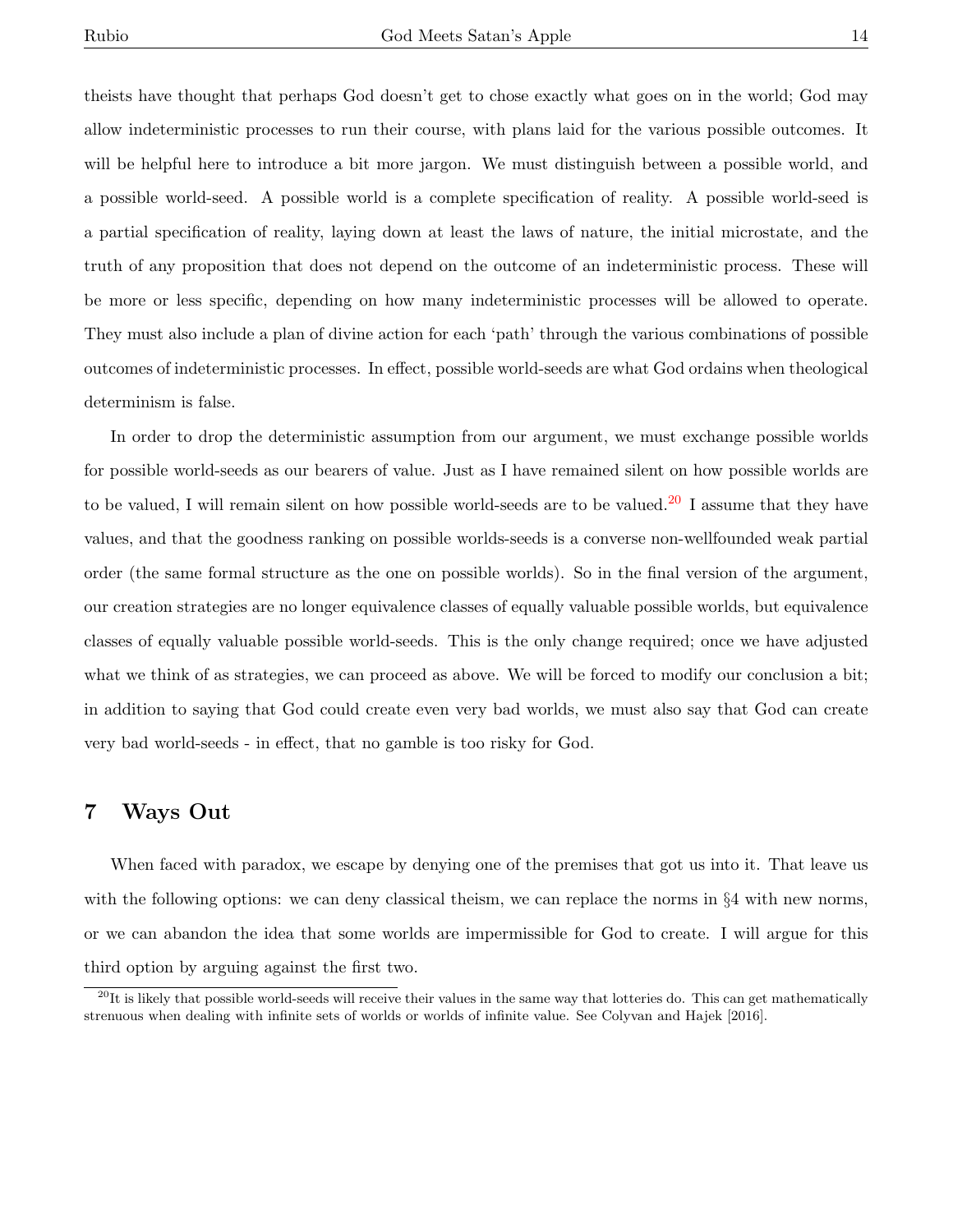#### 7.1 Denying Classical Theism

One option is to deny classical theism. This option comes in various flavors. The most extreme is atheism. Discussing atheism's advantages and disadvantages would take us beyond the scope of this paper, so I will set it aside for now to explore the options open to those committed to remaining theists.

Less extreme flavors lead to various versions of non-classical theism. Richard Swinburne's theism is among the most conservative of these, and as a result problems for it will infect more liberal ones.<sup>[21](#page-0-0)</sup>

Denying classical theism only helps if it falsifies CLASSICAL THEISTIC PLENITUDE, without which the crucial step from a world being impermissible to create to it being impossible fails. Because Swinburne thinks that God only exists contingently, he can safely deny classical theistic plenitude. But that's not enough. Swinburne still accepts the essentiality of key divine attributes. $22$ 

Most significantly, he accepts the essentiality of divine rationality and of divine morality. Since these were the attributes that caused the problem, we can recreate a modified version of the paradox using them. Instead of using entire worlds as creation strategies, we use partial worlds that don't say whether God exists but fix everything else. Since the formal apparatus that generated the paradox doesn't care whether the strategies are complete worlds or partial worlds, the argument will proceed exactly as before. Deniers of Classical Theism can only remain theists by accepting the possibility of divine irrationality or divine immorality.

#### 7.2 New Norms?

Weak though they are, we have used some norms in deriving our paradox. Advocates of satisficing will deny them.<sup>[23](#page-0-0)</sup> If IIA or NO WORST fails, then there is room for other, more content oriented norms. Defending IIA would take us too far afield, so here I will only consider replacements for NO WORST.  $^{24}$  $^{24}$  $^{24}$ Suppose the replacement norm is: ensure that every creature lives a good life. If that is the only norm, then when God is faced with the creation decision, God's only choiceworthy options will be those in which every rational creature lives a good life.

That's all well and good for agents creating worlds. But what of Eve? This norm provides no guidance whatsoever for her. Yet it seems patently irrational for Eve to take infinitely many pieces of apple. So we must add a norm for her, perhaps: don't do anything that ejects you from paradise. Of course, examples

<sup>21</sup>Swinburne [1977], [1979].

 $\rm ^{22}Swinburne$  [1994].

 $^{23}$ For further discussion, see Howard-Snyder and Howard-Snyder [1995], [1996], van Inwagem [2006], Langtry [2008] Sullivan [2013], and Kraay [2013].

 $^{24}$ For defenses of IIA, see Sen [1970] and Arrow [1963]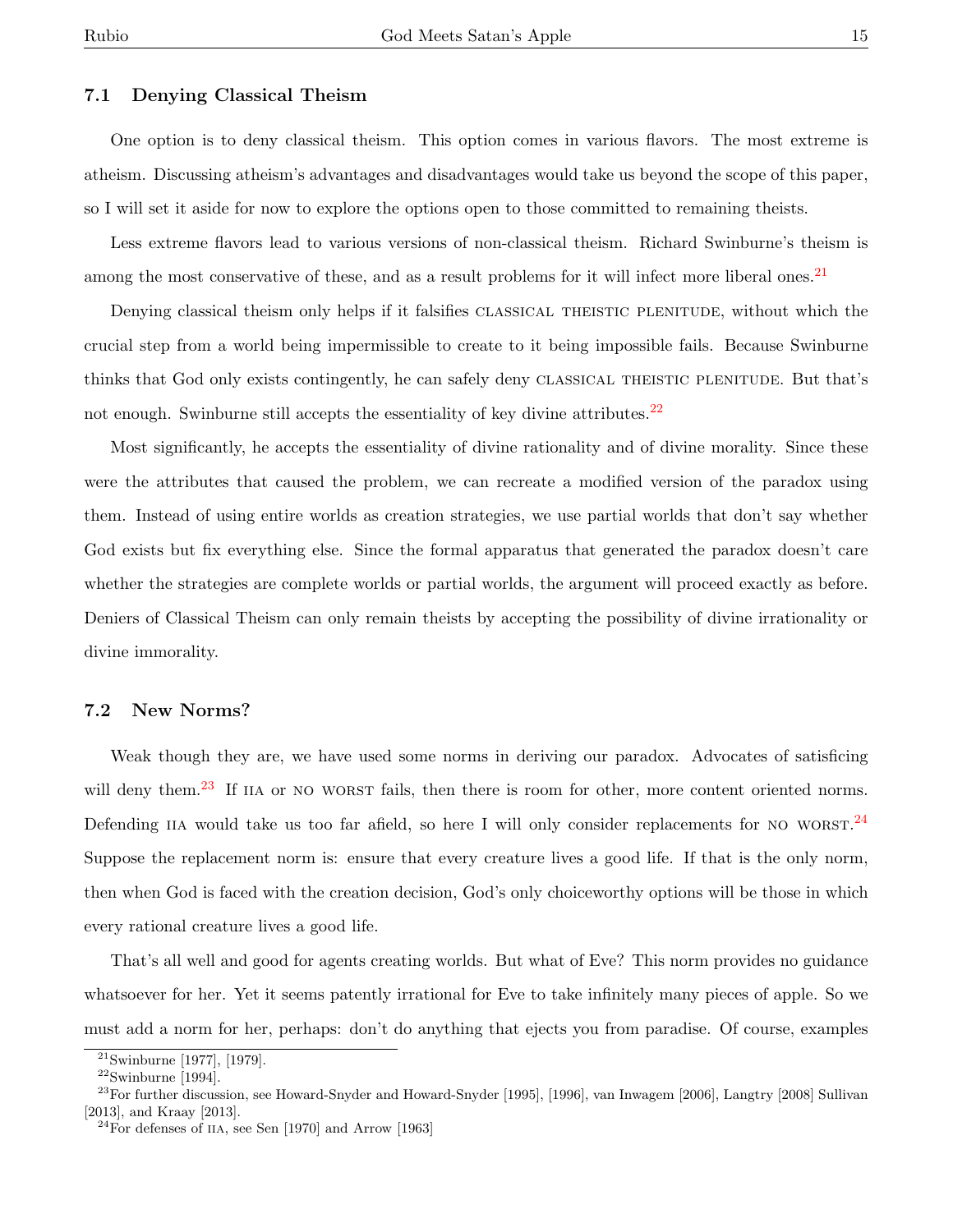of discontinuity in the limit abound. The sort of piecemeal approach to which we would be driven by adopting only content-centric norms quickly takes on an unwieldy, disunified flavor.

In pressing this objection, it's important to distinguish between a theory of obligation and a theory of betterness. In the formal framework we've been working with, the theory of betterness is coded in the ranking of options, while the theory of obligation is coded in the choice function. We have given some formal constraints on each. But our constraints on the theory of betterness allow us to be neutral over a broad range of possible theories, including those that countenance a plurality of fundamental values and therefore involve content-specific principles governing tradeoffs. Thus, in the theory of betterness, a wide range of content-specific norms can happily co-exist with out structural constraints. By contrast, adding content-specific norms that apply to a creator god to our constraints on the theory of obligation results in paradox. Unless there is a viable set of replacement constraints that do not entail ours, we must choose between having something systematic to say about obligation and having content-sensitive norms that apply to a creator god.

Moreover, each of the piecemeal norms will be motivated by intuitions from cases. If it is to succeed, it must not entail no worst. By its very nature, the piecemeal strategy cannot rely on structural or unificatory principles that entail that it's sometimes okay to do your worst. Which means that there must be cases where it is, intuitively, permissible to take the worst option. I know of none. Even when the result seems very good in some absolute sense, I am left feeling critical of the agent who has done her worst.

However, for those who feel the intuitive pull of NO WORST less strongly than I do, I do have an argument on its behalf. Recall that no worst eliminates the worst available option (if there are more than two options, and there is a worst one). There is an asymmetry between the worst option and other options which are merely not best. We can see this when we think about reasons for acting. Reasons to choose an act fall into two broad categories: those stemming from the intrinsic quality of the act, and those stemming from its place in the array of acts an agent is choosing between. By definition, a worst option has the fewest reasons in support of it. It has the least intrinsic goodness, and it is better than nothing else. So from the standpoint of intrinsic quality, there is less to be said for it than any other option, and from the standpoint of comparative reasons, there is nothing to be said for it at all. Even the second-worst option has something to be said for it comparatively; it's better than something. Not so for the worst. So there is a unique kind of badness that worst options exhibit, even intrinsically very good ones.

But in some cases it may be tempting to think that the intrinsic quality of the worst option is enough to justify choosing it. There is a class of rival norms that behave this way, which the Howard-Snyders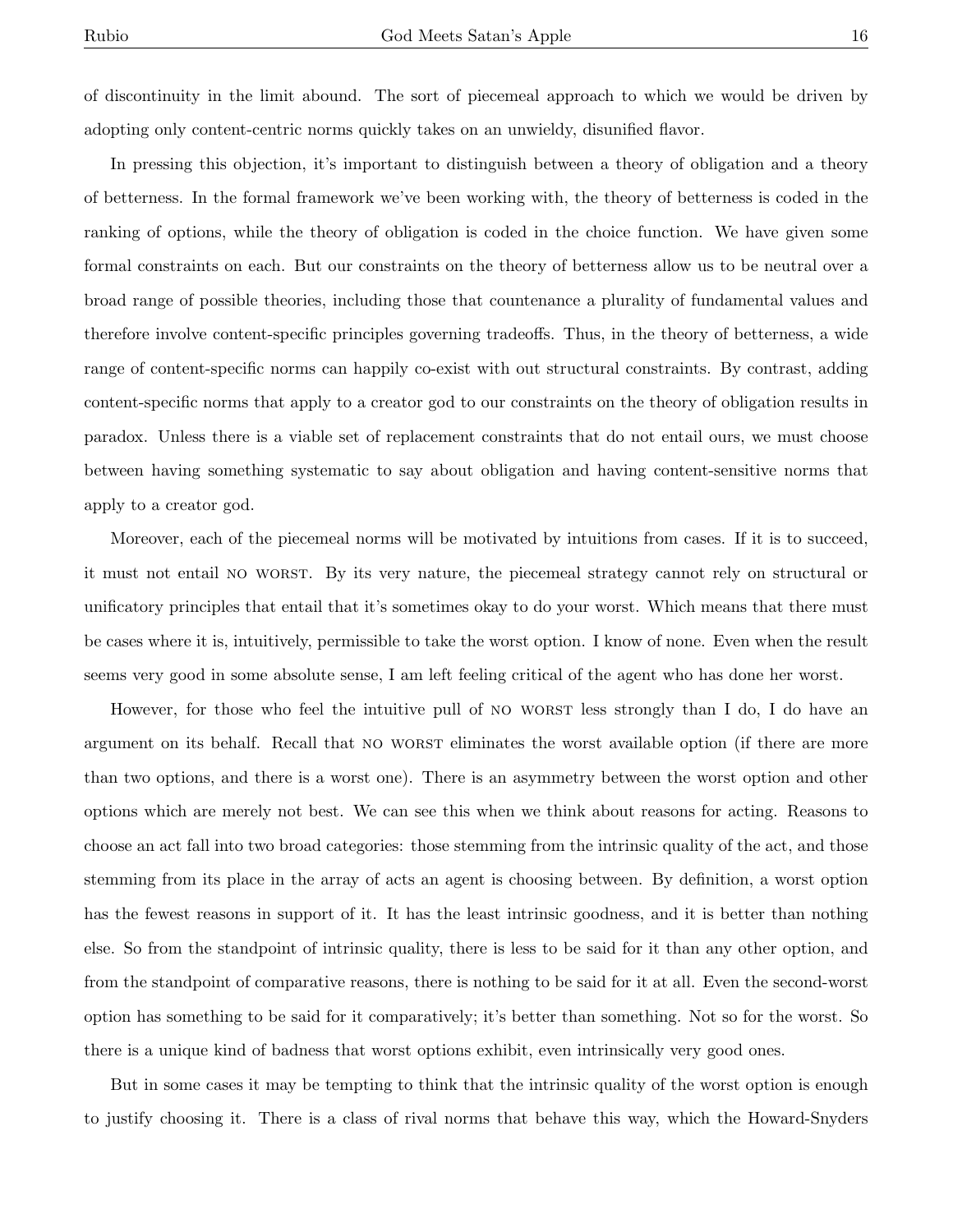employ in their response to Rowe's improvability argument.<sup>[25](#page-0-0)</sup> Satisficing norms.

Satisficers make do with good enough. Extreme satisficers do so even when a best option is available. Moderate satisficers only do so when there is no best. God only needs to be a moderate satisficer for this way out to work. Satisficing itself comes in several varieties.<sup>[26](#page-0-0)</sup> Absolute satisficers say: "good enough is value greater than n utility," for some n. Relative satisficers define good enough in relation to the options available, and say: "good enough is better than some," for some filled-out notion of 'some.'

Relative satisficing is inconsistent with IIA, and is monumentally tricky to define in infinite cases. So we shall dismiss it. Absolute satisficing is inconsistent with NO WORST. But this is the option where we ditch no worst, and so an absolute satisficing norm seems like a decent substitute. Unfortunately, spelling out 'good enough' in a way that does not yield unhappy results is difficult.

As Hurka explains it: "[absolute] satisficing selects its threshold of satisfactory goodness without reference to the alternatives an agent has. It selects some absolute level of goodness in outcomes as satisfactory and requires agents to aim at that. When a situation is and will remain below that absolute threshold, an agent's duty is the same as under maximizing: she must do everything to move it toward satisfactory goodness.[27](#page-0-0)" One natural way to try and spell out 'good enough' is to select an amount of utility, say 77, and allow any decision that produces at least that much. If no such option exists, then a maximizing rule kicks in.

Unfortunately, we can create problems where this rule offers no guidance even though we think it ought to. Suppose that the threshold of 'good enough' is 77, and that we have an agent whose utility is linear in dollars. Then we can offer her a variant of the blank check problem for which absolute satisficing has nothing to say.

The original blank check problem is one of the simplest examples of discontinuity in the limit. You are offered a blank check by someone with an infinite bank account. You can fill in any real number. The absolute satisficing norm we are considering says: write a number greater than 77, and you're good to go. But we can modify the blank check problem to make the norm go silent.

Modified Blank Check: Suppose, instead of an infinite bank account, I have \$77 exactly

in my account. Furthermore, my account is at the Real Bank. The Real Bank has extremely

 $^{25}$ Howard-Snyder and Howard-Snyder [1994], [1996] and Rowe [1996]. In brief, Rowe argues: if there is no best world, then God must create one that is less than best. So God must have a standard for what counts as minimally creatable. Whatever standard God adopts is improvable: it might have excluded more worlds. Better Gods have better standards. But since there is no best God, there is no best standard. So God can't be perfect, and therefore does not exist. My own response to this argument should be clear: God neither has nor needs a standard of creatability. Everything is fair game.

 $^{26}$ Hurka [1990]

 $^{27}\rm{Hurka}$  [1990].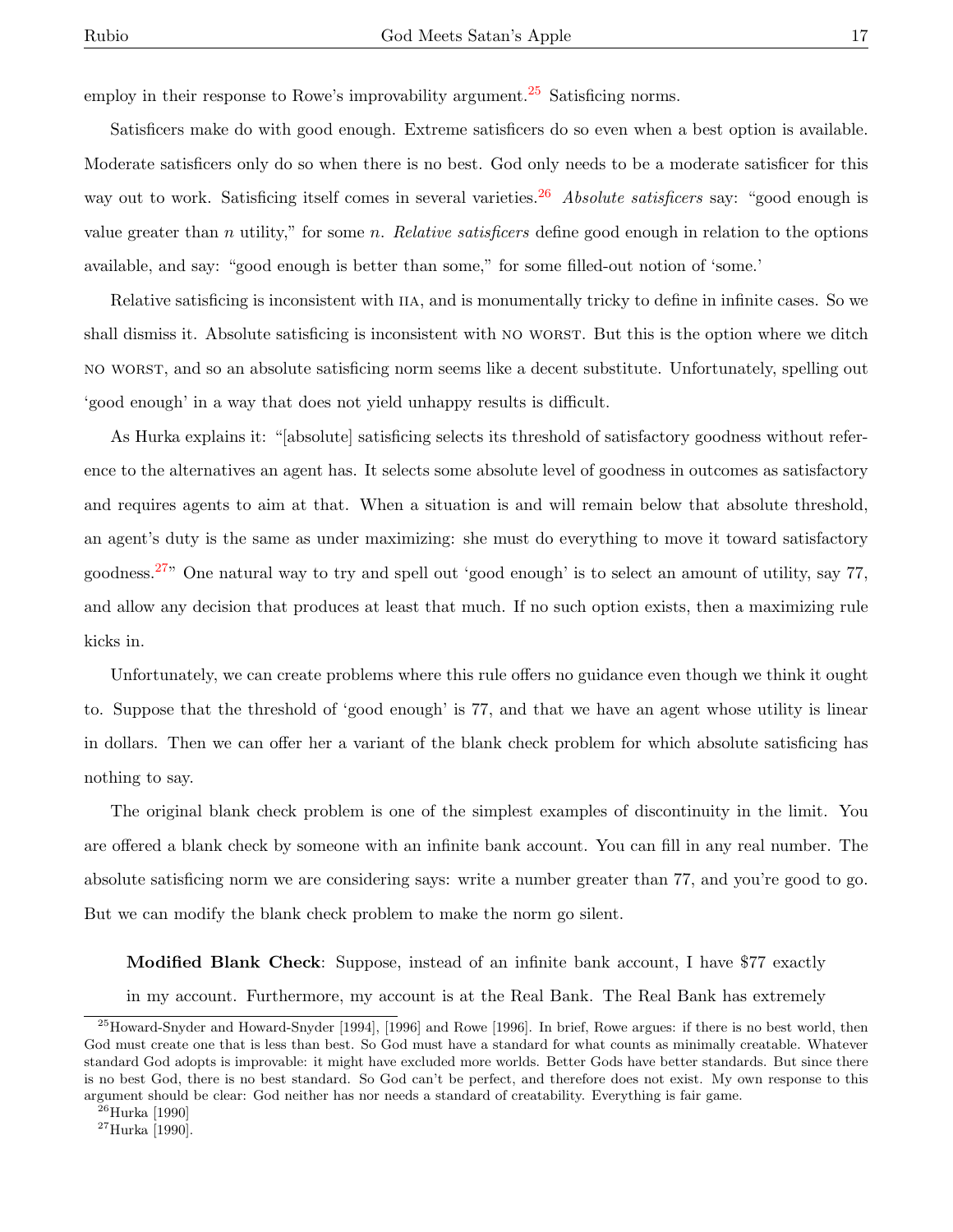fine-grained accounting software; it can say what precise real number my balance is at. It has one other rule: any check that would drop an account to 0 or below is null and void. I then offer you a blank check. You can fill in any number in the interval [0, 77).

Thus, you have no available option that fulfills the criteria for satisficing. And there is no maximizing option, because whatever you pick, you could have had a bit more. And yet, if we are to expect satisficing to help in blank check cases at all, it ought to help in this one. Moreover, since 77 was an arbitrary choice, whatever number we use as the threshold is susceptible to this sort of case.

The modified blank check case reveals a structural weakness of absolute satisficing norms. When there is no 'good enough' option available, they offer no guidance in cases with infinitely ascending options. Even when that infinite ascent is relatively well-behaved. But satisficers ought to be able to handle these cases.[28](#page-0-0) The failure of satisficing norms completes the defense of NO WORST and pushes us back to the disunified, piecemeal approach. We can do better.

#### 7.3 Exempting God from Normative Constraints

There remains one last way out: deny the premise for reductio, that some world is impermissible to create. It has been defended by Marilyn McCord Adams. Adams denies that God has any obligations to (or concerning) creatures. This is equivalent to my claim that no norms govern the choice of world to create. But Adams comes to her conclusion by markedly different reasoning from my own. With Anselm, she notes a 'size gap' between god and creatures; compared to the limitless greatness of a god, created beings 'barely exist at all.' God is therefore not a part of the network of rights and duties that bind creatures together.[29](#page-0-0)

Adams has done much to integrate this view into a larger philosophical-theological picture. Thus, her work gives answers to the many questions that naturally follow. One example: Adams's position - and by extension my own - does not rule out divine action for reasons. Not all reasons compel, and norms/obligations are the stuff of compelling reason. Thus, there is no threat to the conception of God

<sup>&</sup>lt;sup>28</sup>We could, as the Howard-Snyeders do, try more sophisticated definitions of the threshold. Perhaps we simply choose a world as 'good enough,' and allow any action that leaves the world as good as or better than that world. Coupled with the ordinal structure of the goodness of worlds, this will make finding infinitely-ascending chains of worlds below this one to construct something like a modified blank check case difficult. But it will have other unhappy results. Suppose my world is very good, so good that nothing I can do could push it below the threshold. Perhaps I inhabit a large multiverse, an infinity of individual universes within which surpass the threshhold, but in which there are only a few people in my own spacetime. The rest of the multiverse is so good that even if I kill everyone I can - producing a large net negative of evil - enough wonderful disconnected universes should be able to balance it off. So I am free to behave as badly as I please. But living in a good world is no excuse for poor behavior. Hurka [2004] presses a line similar to this one in arguing that satisficing only seems desirable when 'subjective' values are concerned. And clearly, in the case we care about, objective values (if any there be) are involved.

<sup>29</sup>McCord Adams [1999], [2006].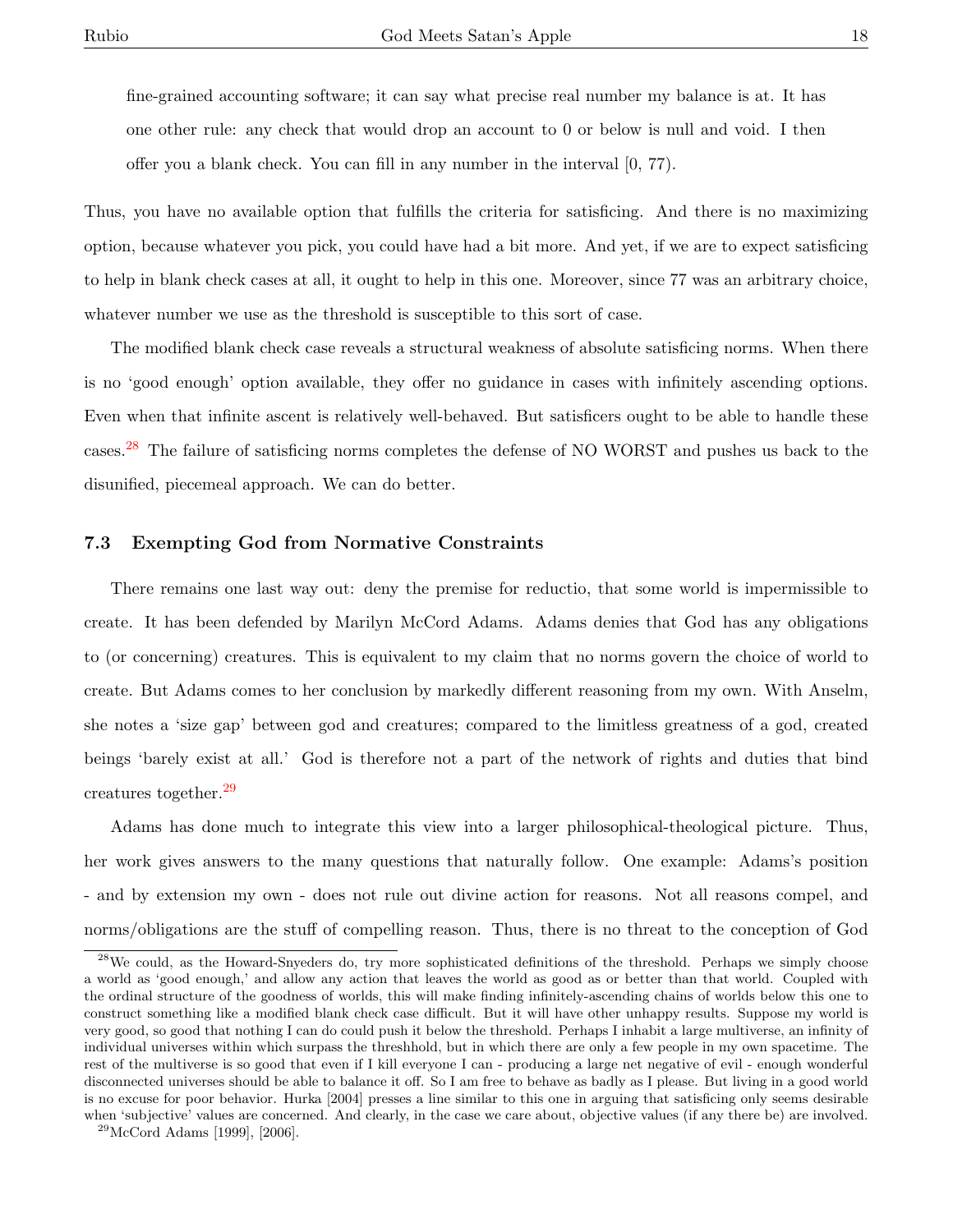as an agent. But there is reason to rethink our notion of divine agency and its relationship to our normal notions of morality and rationality.

## 8 Conclusion

I have offered a novel argument for an old conclusion. Given plausible assumptions, God is not constrained by moral or rational norms in God's choice of world to create. Reflection upon creation as a grand world decision problem with no best strategy shows that it is discontinuous in the limit. Reflection upon problems of that type leads us to some very plausible general norms: NON IMPERM DOMINATED, IIA, and no worst. Combining these norms with Anselmian theism and the thesis that there is a world that God is morally or rationally obligated not to create yields a paradox: no world is possible. This is the paradox of creation.

As with any paradox, there's a way out for each premise we can deny. I have raised problems for all but one. Denying classical theism without embracing atheism ends in accepting the possibility of divine irrationality and/or immorality. Replacing the plausible norms implicated in the paradox ends in an ad hoc, piecemeal approach to discontinuity in the limit. This leaves one alternative for those who wish to remain theists: deny that God has obligations altogether.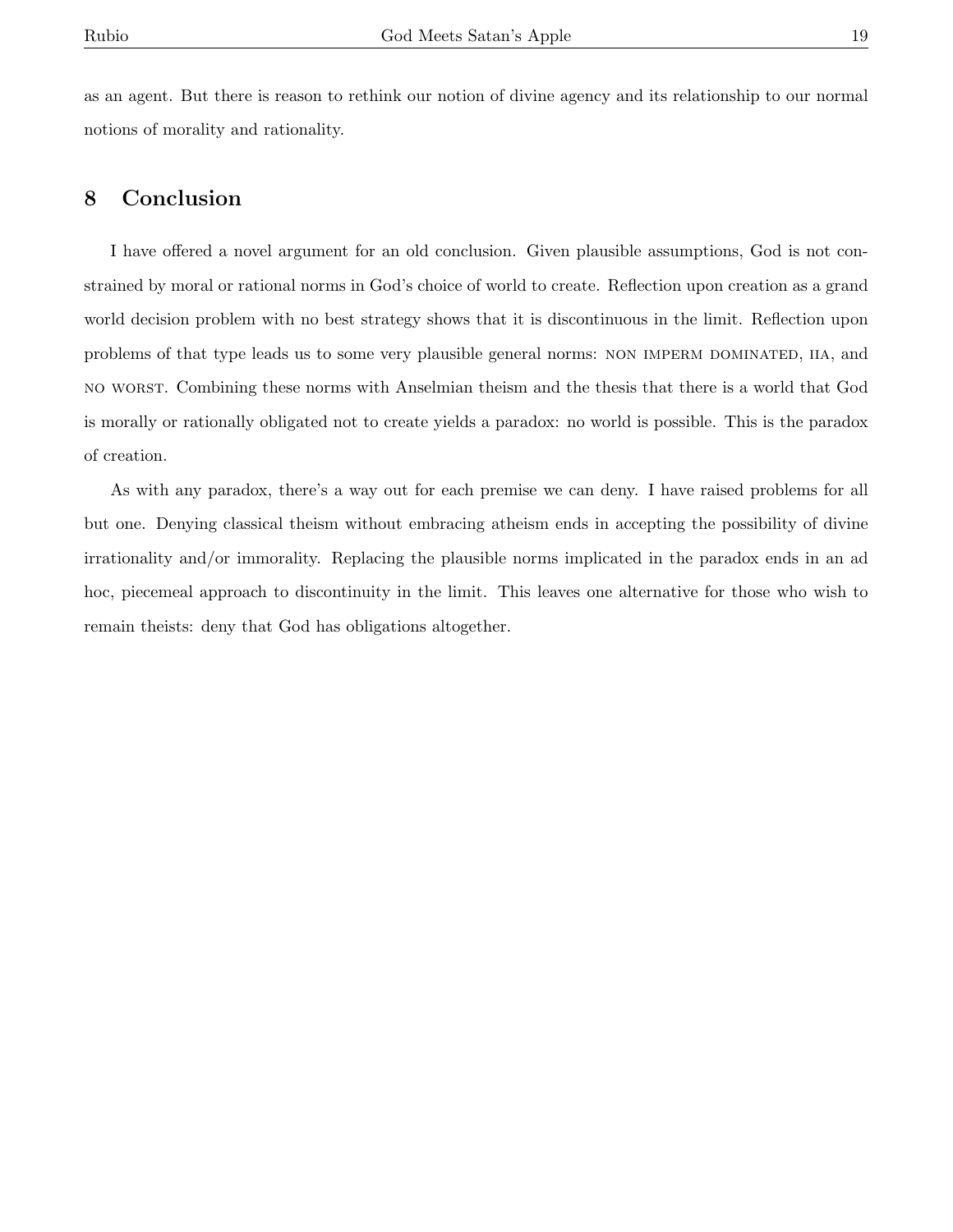### Works Cited

- 1. Arntzenius, Frank, Adam Elga and John Hawthorne (2004). "Bayesianism, Infinite Decisions, and Binding." Mind 113 (450):251-283.
- 2. Arrow, Kenneth L. (1963). Social Choice and Individual Values. New Haven: Yale University Press,  $2^{nd}$  ed.
- 3. Bartha, Paul, John Barker and Alan Hajek (2014). "St. Petersburg, Saint Peter's Offer, and Satan's Apple." Synthese 191 (4):629-660.
- 4. Buchak, Lara (2014). Risk and Rationality. Oxford: OUP.
- 5. Howard-Snyder, Daniel and Frances Howard-Snyder (1994). "How an Unsurpassable Being Can Create a Surpassable World." Faith and Philosophy 11, 260-68.
- 6.  $-$  (1996). "The Real Problem of No Best World." *Faith and Philosophy* 13, 422-25.
- 7. Hurka, Thomas (1990). "Two Kinds of Satisficing." Philosophical Studies 59:1, 107-111.
- 8.  $-$  (2004). "Satisficing and Substantive Values." Satisficing and Maximizing: Moral Theorists on Practical Reason, ed. Michael Byron. Cambridge: Cambridge University Press.
- 9. Jech, Thomas (2006). Set Theory. New York: Springer.
- 10. Kraay, Klaas (2013). "Can God Satisfice?" American Philosophical Quarterly 50: 399-410.
- 11. Langtry, Bruce (2008). God, the Best, and Evil. Oxford: OUP.
- 12. McCord Adams, Marilyn (1999). Horrendous Evils and the Goodness of God. Ithaca: Cornell University Press.
- $13. (2006)$ . Christ and Horrors: The Coherence of Christology. Cambridge: Cambridge University Press.
- 14. Rowe, William (1994). "The Problem of No Best World." Faith and Philosophy 11, 269-71.
- 15. Sen, Amartya (1970). Collective Choice and Social Welfare. New York: North Holland,  $2^{nd}$  ed.
- 16. Sullivan, Meghan (2013). "Peter van Inwagen's Defense." in The Blackwell Guide to Natural Theology, eds. Daniel Howard-Snyder and Justin McBrayer, Oxford: Wiley-Blackwell, 396-410.